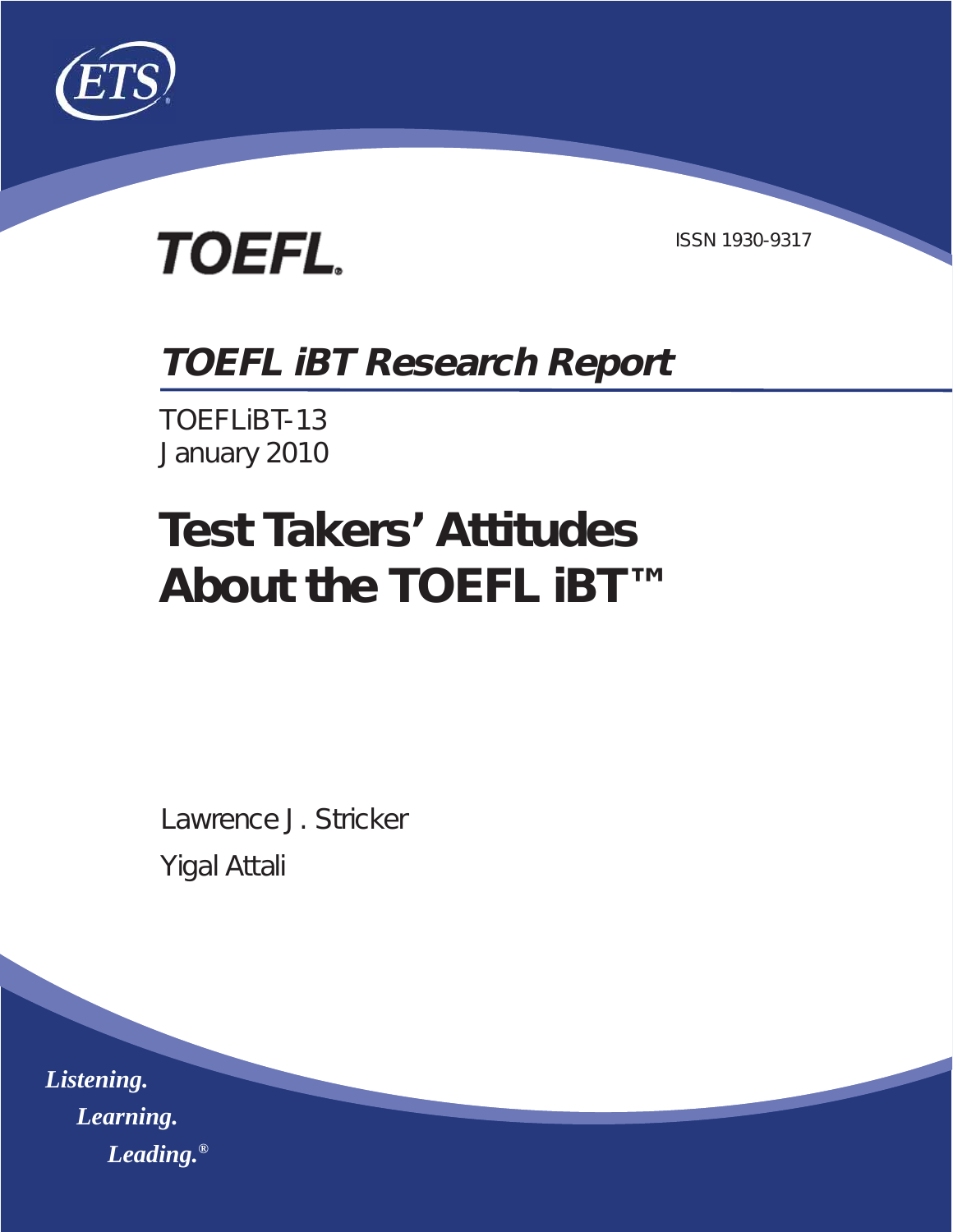## **Test Takers' Attitudes About the TOEFL iBT™**

Lawrence J. Stricker and Yigal Attali ETS, Princeton, New Jersey

RR-10-02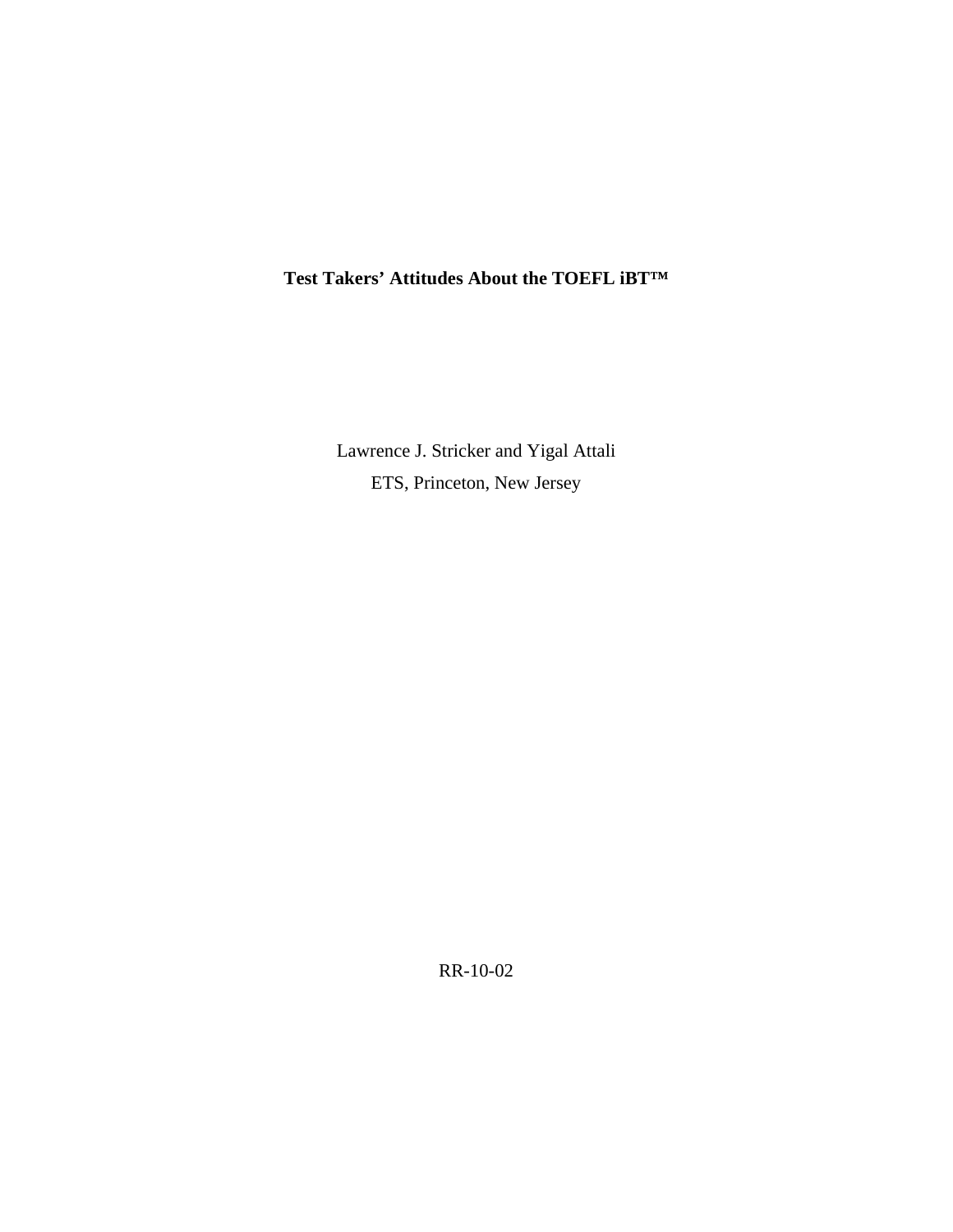

#### *ETS is an Equal Opportunity/Affirmative Action Employer.*

As part of its educational and social mission and in fulfilling the organization's non-profit Charter and Bylaws, ETS has and continues to learn from and also to lead research that furthers educational and measurement research to advance quality and equity in education and assessment for all users of the organization's products and services.

Copyright © 2010 by ETS. All rights reserved.

No part of this report may be reproduced or transmitted in any form or by any means, electronic or mechanical, including photocopy, recording, or any information storage and retrieval system, without permission in writing from the publisher. Violators will be prosecuted in accordance with both U.S. and international copyright laws.

ETS, the ETS logos, GRADUATE RECORD EXAMINATIONS, GRE, LISTENING, LEARNING. LEADING., TOEFL, and the TOEFL logo are registered trademarks of Educational Testing Service (ETS). TOEFL IBT is a trademark of ETS.

COLLEGE BOARD is a registered trademark of the College Entrance Examination Board.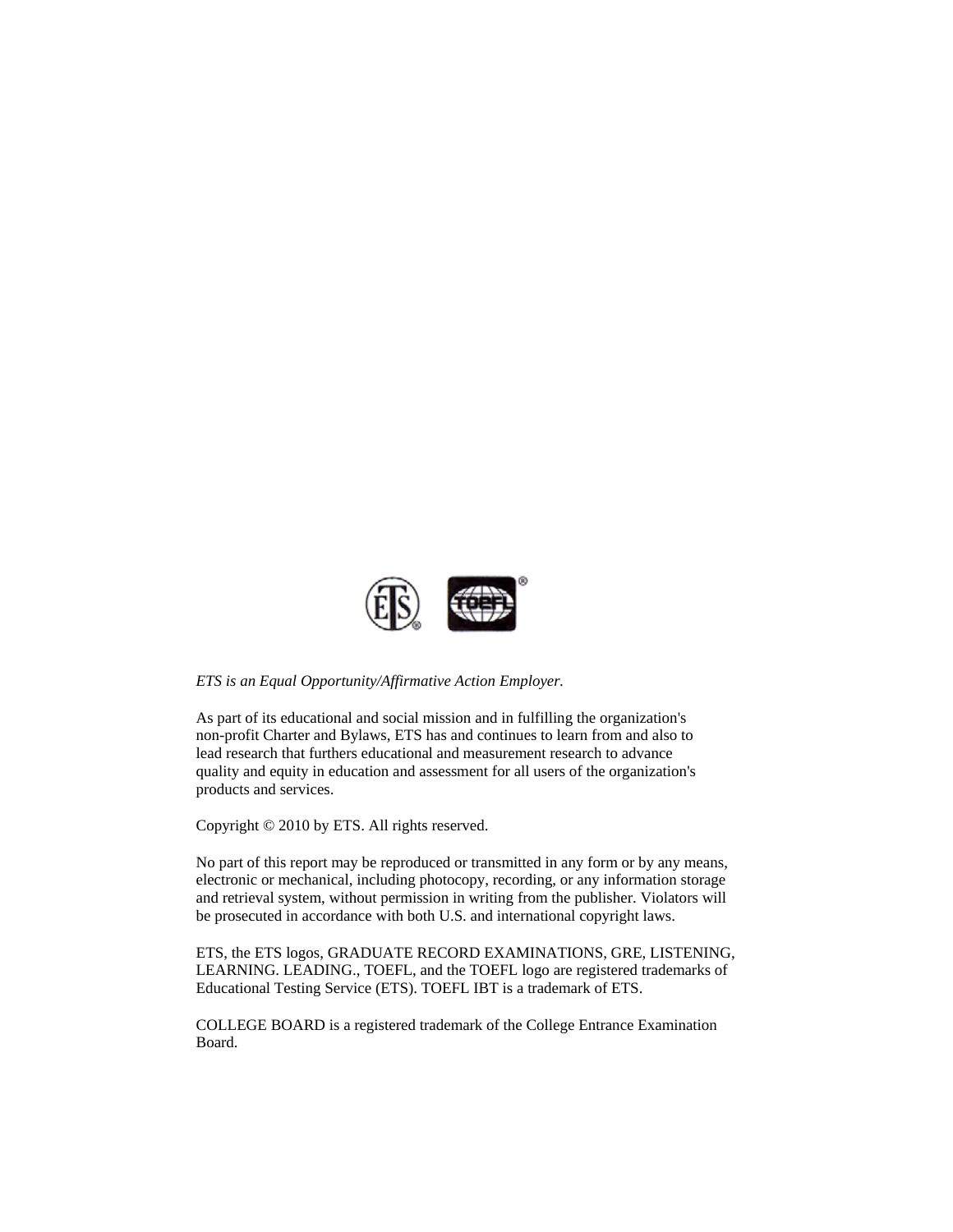#### **Abstract**

The principal aims of this study, a conceptual replication of an earlier investigation of the TOEFL® computer-based test, or TOEFL CBT, in Buenos Aires, Cairo, and Frankfurt, were to assess test takers' reported acceptance of the TOEFL Internet-based test, or TOEFL iBT™, and its associations with possible determinants of this acceptance and with test performance; evaluate differences in the pattern of results for test takers from different countries; and compare the findings with those for the TOEFL CBT. A questionnaire concerning attitudes about the test and other relevant variables was administered by the Internet to TOEFL iBT examinees in 4 diverse countries with large testing volumes: China, Colombia, Egypt, and Germany. Overall attitudes about the TOEFL iBT were moderately positive in most countries, but neutral in Germany; attitudes about the Listening and Writing sections of the test were uniformly favorable in every country; but attitudes about the Speaking section were consistently less favorable in all countries and were unfavorable in Germany and Colombia. Attitudes about the test had similar patterns of relationships in the 4 countries: moderate correlations with attitudes about admissions tests in general, slight and inconsistent correlations with TOEFL performance and computer anxiety, and minimal correlations with other variables. All in all, these results were very similar to those in the earlier investigation, with 1 exception: the previous study found uniformly moderate positive attitudes about the TOEFL CBT in the 3 countries surveyed.

Key words: TOEFL iBT, attitudes, survey, China, Columbia, Egypt, Germany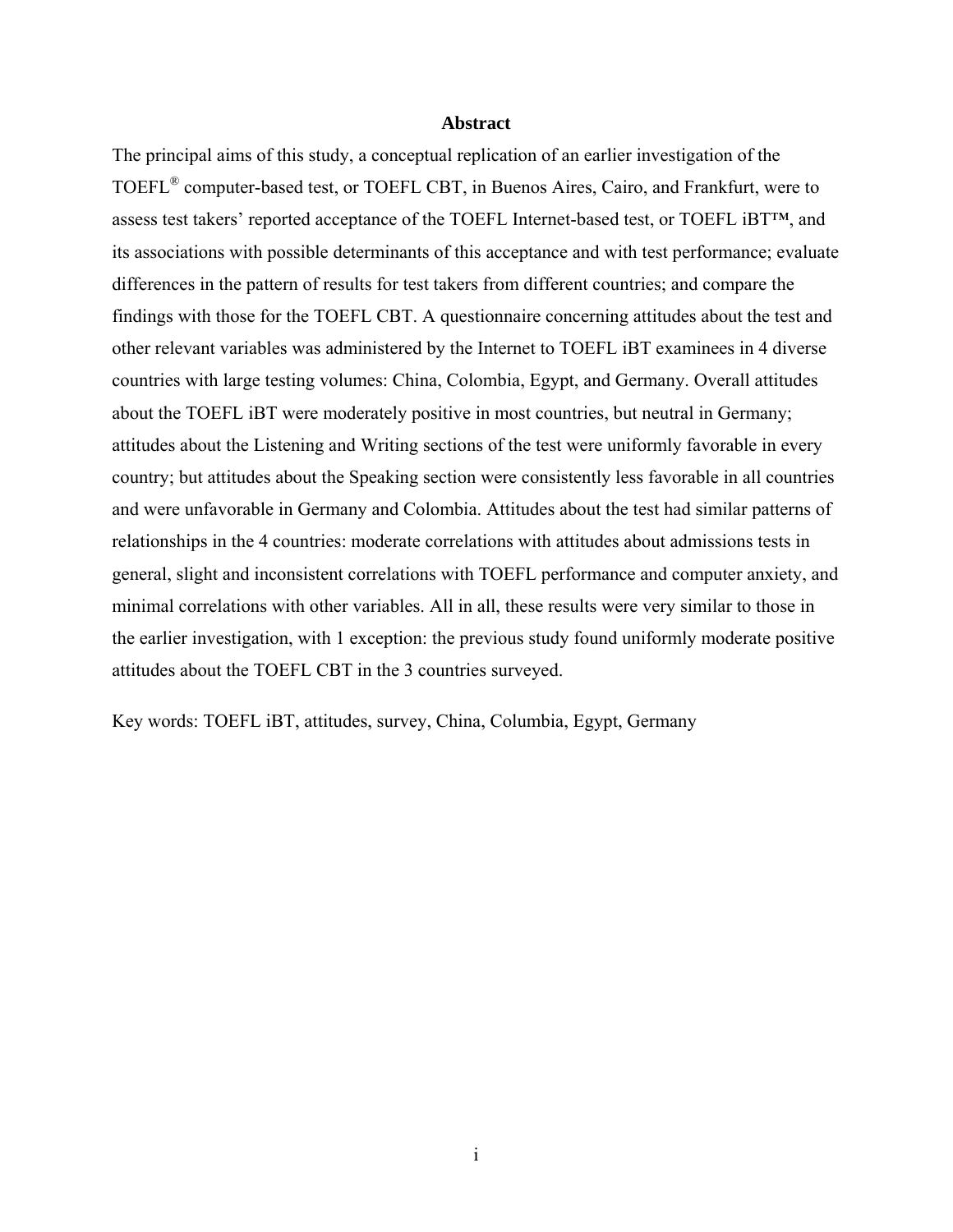The Test of English as a Foreign Language<sup>TM</sup> (TOEFL<sup>®</sup>) was developed in 1963 by the National Council on the Testing of English as a Foreign Language. The Council was formed through the cooperative effort of more than 30 public and private organizations concerned with testing the English proficiency of nonnative speakers of the language applying for admission to institutions in the United States. In 1965, Educational Testing Service (ETS) and the College Board® assumed joint responsibility for the program. In 1973, a cooperative arrangement for the operation of the program was entered into by ETS, the College Board, and the Graduate Record Examinations® (GRE®) Board. The membership of the College Board is composed of schools, colleges, school systems, and educational associations; GRE Board members are associated with graduate education. The test is now wholly owned and operated by ETS.

ETS administers the TOEFL program under the general direction of a policy board that was established by, and is affiliated with, the sponsoring organizations. Members of the TOEFL Board (previously the Policy Council) represent the College Board, the GRE Board, and such institutions and agencies as graduate schools of business, two-year colleges, and nonprofit educational exchange agencies.

 $\Phi_{\rm c} = \Phi_{\rm c} = \Phi_{\rm c}$ 

Since its inception in 1963, the TOEFL has evolved from a paper-based test to a computer-based test and, in 2005, to an Internet-based test, TOEFL iBT™. One constant throughout this evolution has been a continuing program of research related to the TOEFL test. From 1977 to 2005, nearly 100 research and technical reports on the early versions of TOEFL were published. In 1997, a monograph series that laid the groundwork for the development of TOEFL iBT was launched. With the release of TOEFL iBT, a TOEFL iBT report series has been introduced.

Currently this research is carried out in consultation with the TOEFL Committee of Examiners. Its members include representatives of the TOEFL Board and distinguished English as a second language specialists from the academic community. The Committee advises the TOEFL program about research needs and, through the research subcommittee, solicits, reviews, and approves proposals for funding and reports for publication. Members of the Committee of Examiners serve four-year terms at the invitation of the Board; the chair of the committee serves on the Board.

Current (2008-2009) members of the TOEFL Committee of Examiners are:

| Alister Cumming (Chair) | University of Toronto                       |
|-------------------------|---------------------------------------------|
| Geoffrey Brindley       | Macquarie University                        |
| Frances A. Butler       | <b>Language Testing Consultant</b>          |
| Carol A. Chapelle       | <b>Iowa State University</b>                |
| John Hedgcock           | Monterey Institute of International Studies |
| Barbara Hoekje          | Drexel University                           |
| John M. Norris          | University of Hawaii at Manoa               |
| Pauline Rea-Dickins     | University of Bristol                       |
| <b>Steve Ross</b>       | Kwansei Gakuin University                   |
| Mikyuki Sasaki          | Nagoya Gakuin University                    |
| Robert Schoonen         | University of Amsterdam                     |
| <b>Steven Shaw</b>      | University of Buffalo                       |

To obtain more information about the TOEFL programs and services, use one of the following:

**E-mail: toefl@ets.org Web site: www.ets.org/toefl**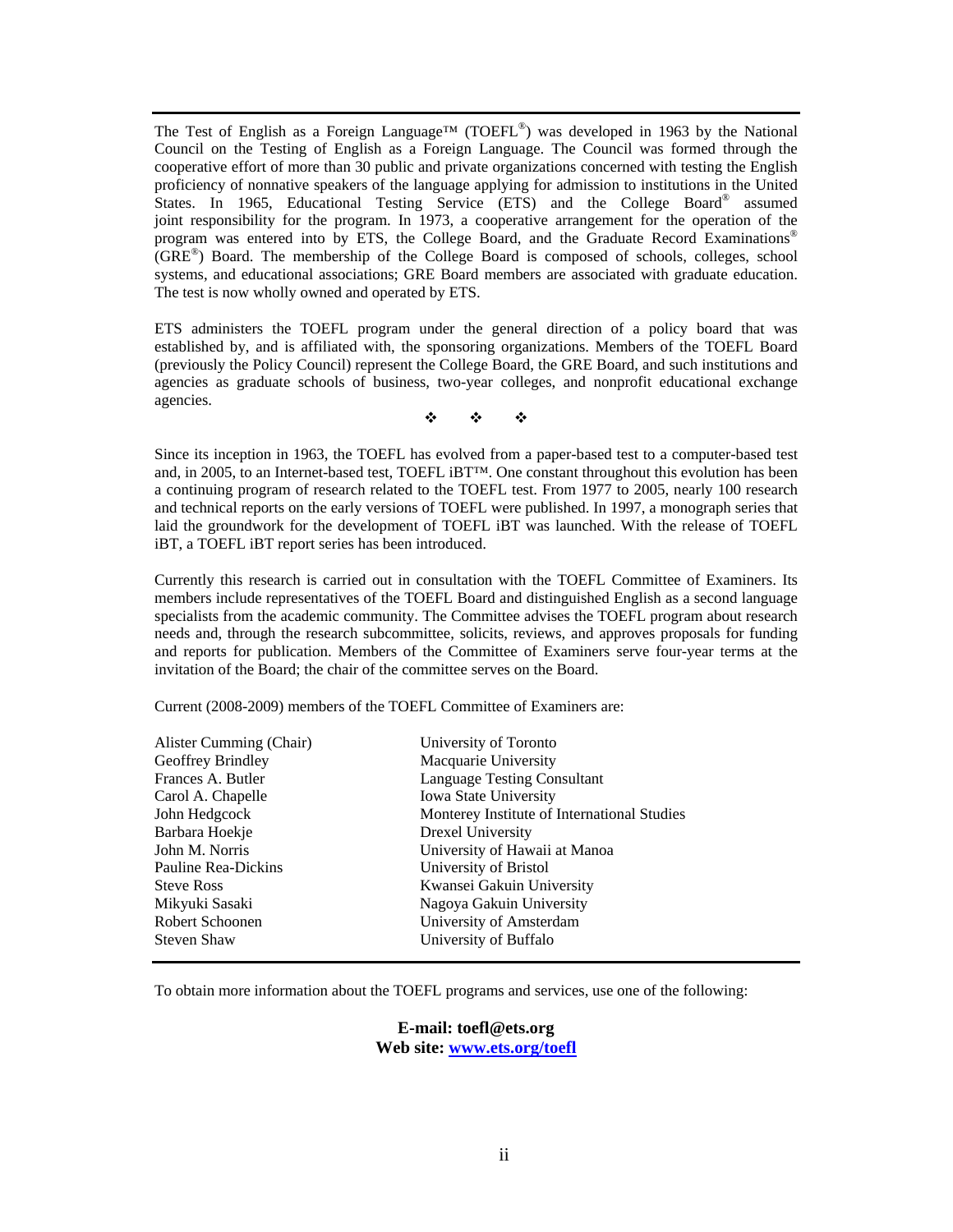#### **Acknowledgments**

Thanks are due to Mary K. Enright for encouraging this research; Burton Fried for adapting the questionnaire for Internet administration and for collecting the questionnaire data; Linda DeLauro for providing logistical support; Jill Carey, Anthony Ostrander, Gary Payne, and Michael Wilcox for providing advice and information about the TOEFL program; Dhanushka D. Happuthanthri and Senthil Natarajan for furnishing TOEFL test data; Min Hwei Wang for doing the data analysis; and Fred Davidson, Robert Kantor, John A. Read, and Yasuyo Sawaki for reviewing a draft of this report.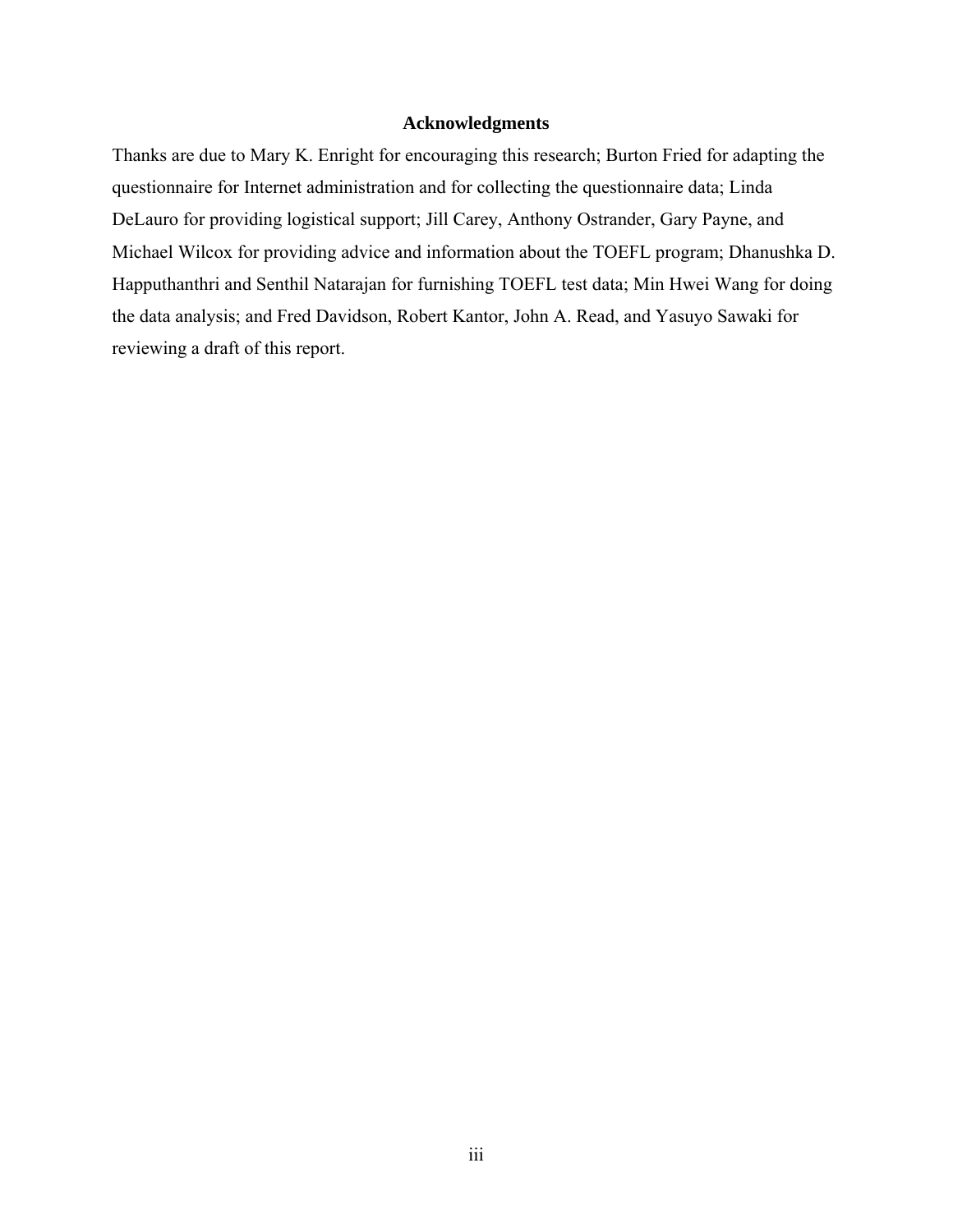## **Table of Contents**

| Page                                                                              |
|-----------------------------------------------------------------------------------|
|                                                                                   |
|                                                                                   |
|                                                                                   |
|                                                                                   |
|                                                                                   |
|                                                                                   |
|                                                                                   |
| Comparisons of TOEFL Acceptance and Acceptance of Admission Tests for Countries 8 |
|                                                                                   |
| Correlations of TOEFL Acceptance and Acceptance of Admissions Tests With          |
| Questionnaire and Background Variables, and TOEFL Scores in Each Country  11      |
|                                                                                   |
|                                                                                   |
|                                                                                   |
|                                                                                   |
|                                                                                   |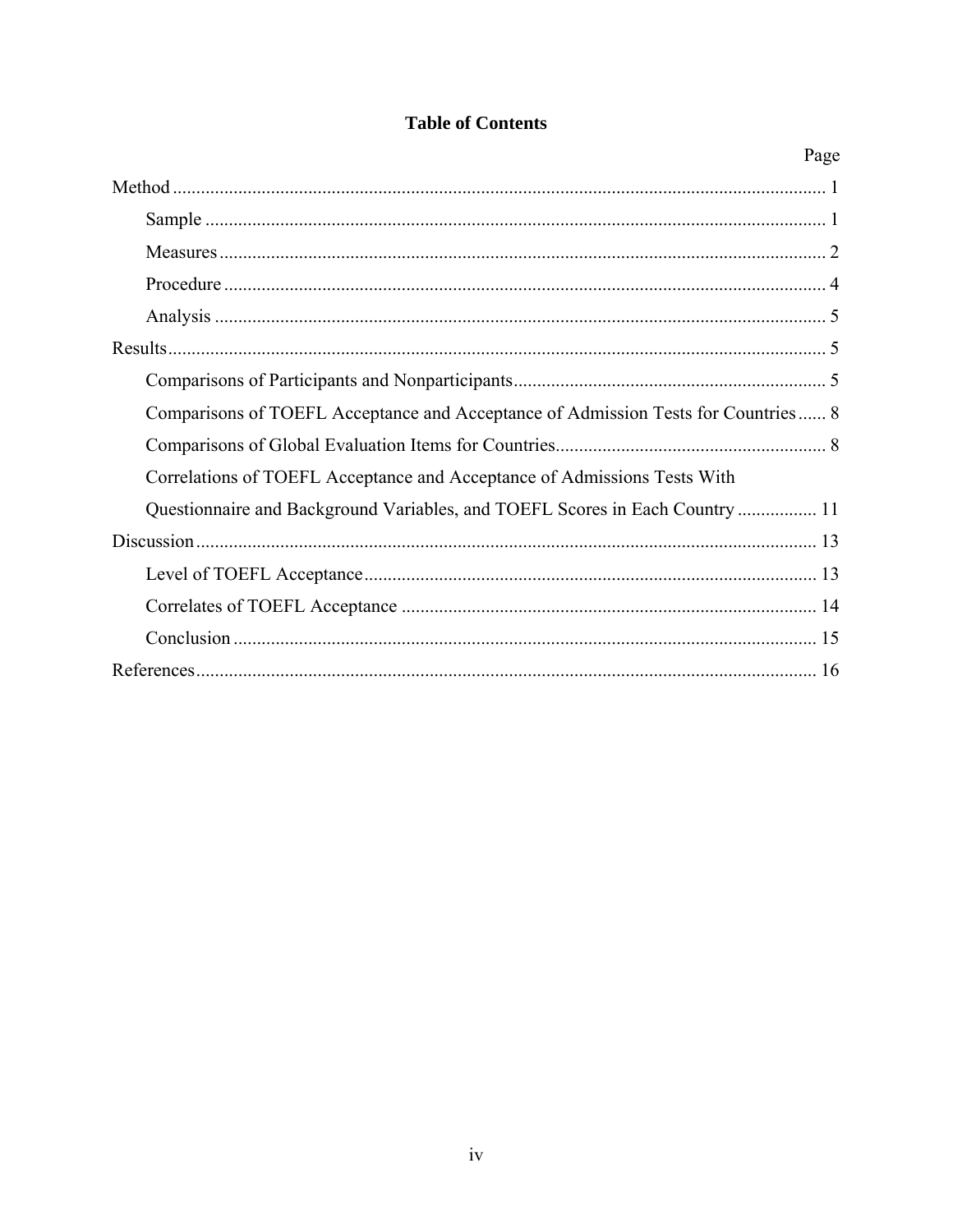## **List of Tables**

|          |                                                                                  | Pages |
|----------|----------------------------------------------------------------------------------|-------|
|          | Table 1. Means of Age and TOEFL Scores for Participants and Nonparticipants      |       |
|          |                                                                                  |       |
|          | Table 2. Percentage Distributions of Gender for Participants and Nonparticipants |       |
|          |                                                                                  |       |
|          |                                                                                  |       |
|          | Table 4. Percentage Distributions of Responses to Global Evaluation Items        |       |
|          |                                                                                  |       |
|          | Table 5. Correlations of TOEFL Acceptance and Acceptance of Admissions Tests     |       |
|          | With Other Questionnaire and Background Variables, and TOEFL                     |       |
|          |                                                                                  |       |
| Table 6. |                                                                                  |       |
| Table 7. |                                                                                  |       |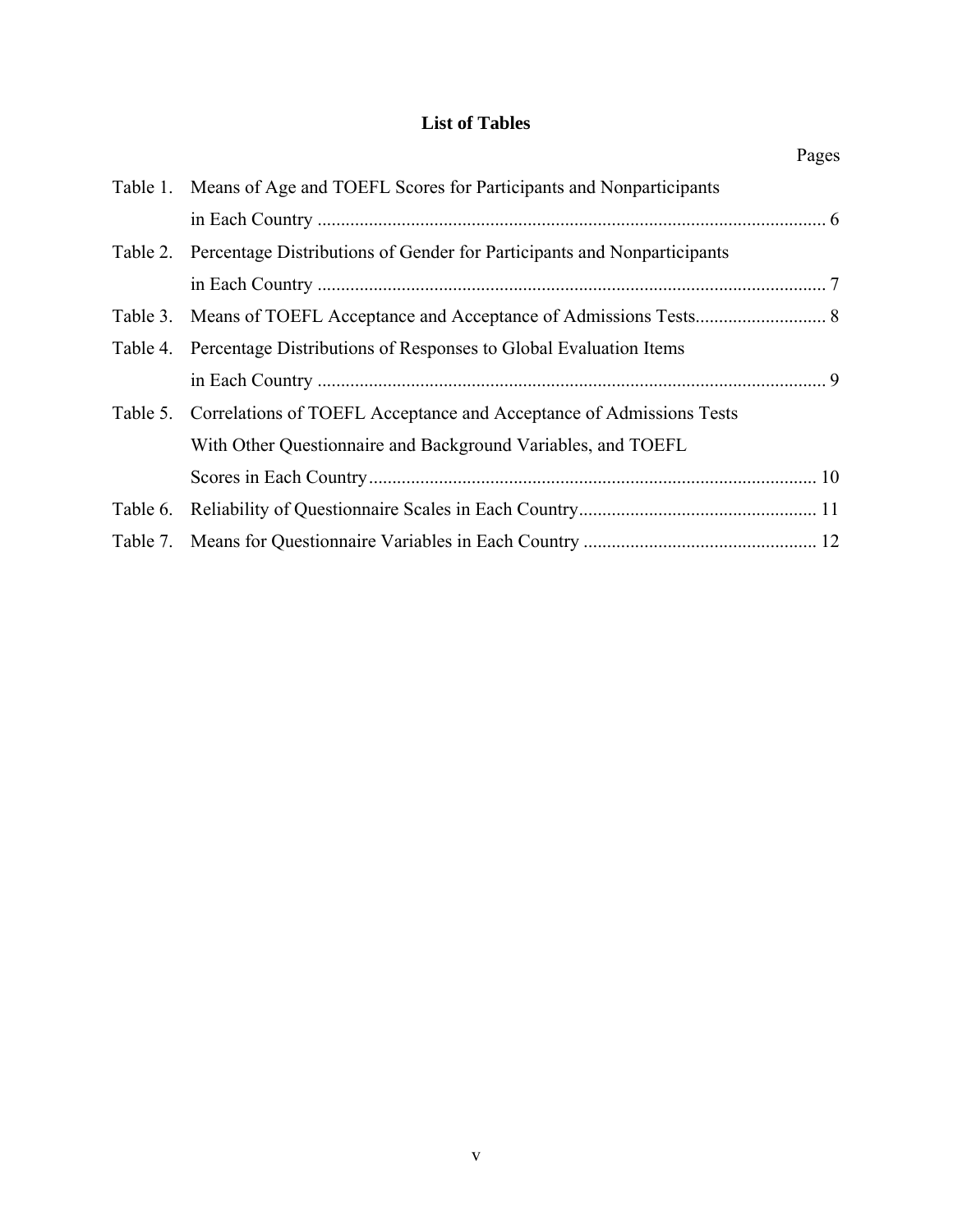What are test takers' attitudes about the TOEFL<sup>®</sup> Internet-based test, or TOEFL iBT<sup>™?</sup> Test takers' reactions may affect their motivation and, in turn, their performance, impacting the tests' validity. Equally important, these reactions may also affect test takers' perceptions of themselves and of the test users. The importance of test takers' attitudes about school and admissions tests, in particular, has been delineated by Nevo (1993). Acceptance by test takers, test users, and the public is essential to the continued viability of the TOEFL.

Although attitudes about the TOEFL iBT have not been investigated heretofore, attitudes about previous versions of the TOEFL have been studied. Jamieson, Taylor, Kirsch, and Eignor (1999) found that a computer-administered tutorial on taking the TOEFL computer-based test (CBT) increased test takers' acceptance of the test. Stricker, Wilder, and Rock (2004), in a 1999 survey of TOEFL CBT test takers at major testing centers in Buenos Aires, Cairo, and Frankfurt, found moderately positive attitudes about the test in the three cities, as well as similar relationships between these attitudes and other variables: slight or moderate relationships with test performance; moderate relationships with general attitudes about admissions tests; slight relationships with test anxiety and computer anxiety; and minimal relationships with computer familiarity, preparation for the test, and experience with admissions tests.

Given the dearth of information on attitudes about the TOEFL iBT, the purpose of the present investigation was to replicate conceptually the Stricker et al. (2004) study with this test. More specifically, the aims of the new investigation were threefold: (a) to assess examinees' acceptance of the test, and the associations of this acceptance with possible determinants and with test performance; (b) to evaluate differences in the results for test takers from different countries; and (c) to compare the findings with those from the Stricker et al. study.

#### **Method**

#### *Sample*

The sample was drawn from registrants for the TOEFL iBT in the summer of 2008 in four countries: China, Colombia, Egypt, and Germany. Two of these countries, Egypt and Germany, had been used in the Stricker et al. (2004) study; the third country in that study, Argentina, could not be used because of low testing volume. Colombia was added as a replacement for Argentina; China was added to increase the range of language groups represented. The four countries have large testing volumes and are diverse, spanning the world and major language groups.

1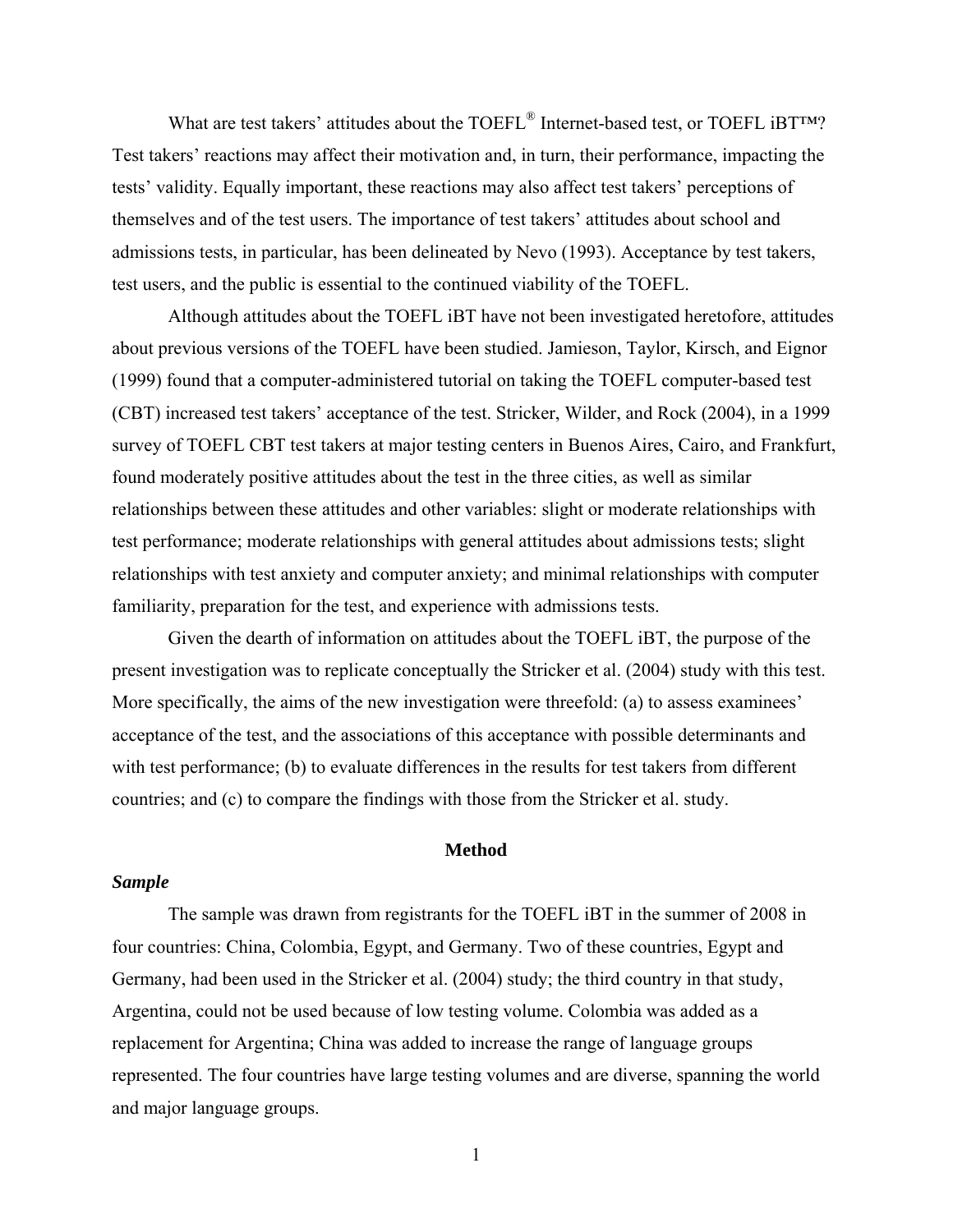The sample consisted of registrants asked to participate who took the test on schedule, completed the questionnaire within 10 days after the test administration (TOEFL scores are reported 15 working days after the administration), and had usable questionnaire data: 160 test takers in China, 220 in Colombia, 182 in Egypt, and 200 in Germany. The nonrespondents, registrants asked to participate who took the test on schedule but did not complete the questionnaire on time or had unusable questionnaire data, numbered 565 in China, 545 in Colombia, 391 in Egypt, and 489 in Germany. The participation rates were 22% in China, 29% in Colombia, 32% in Egypt, and 29% in Germany.

#### *Measures*

*Questionnaire*. The questionnaire (in English) from the Stricker et al. (2004) study was used, augmented by attitude items concerning global evaluations of the test sections. The questionnaire consisted of the five original scales, the two original single-item measures, and four single-item measures for the sections. Details about the development of the original questionnaire are described in Stricker et al. (2004). Descriptions of the measures follow:

- 1. TOEFL Acceptance. This is a nine-item scale ("These are statements about the Internetbased TOEFL [Test of English as a Foreign Language]"—e.g., "The TOEFL tells how well people can use English in school"), with *Agree*, *Do Not Agree*, and *Do Not Know* options. (The instructions were to use the *Do Not Know* option "if you do not know whether you agree with the statement or do not understand the statement.")
- 2. Acceptance of Admissions Tests. This is a three-item scale ("These are statements about all tests used for admission to universities [for example, TOEFL, SAT®, ACT, GRE®— Graduate Record Examination®, GMAT—Graduate Management Admission Test]" e.g., "People who receive high scores on university admissions tests will be successful in school"), with *Agree*, *Disagree*, and *Do Not Know* options.
- 3. Total Computer Attitude. This is the total score for two subscales adapted from factor subscales (Bandalos & Benson, 1990on the Computer Attitude Scale (Loyd & Gressard, 1984): "These are statements about computers"—e.g., "I want to use computers" [fiveitem Computer Liking subscale] and "I feel I know what I am doing when I use computers" [seven-item Computer Confidence subscale]. The items on the scales have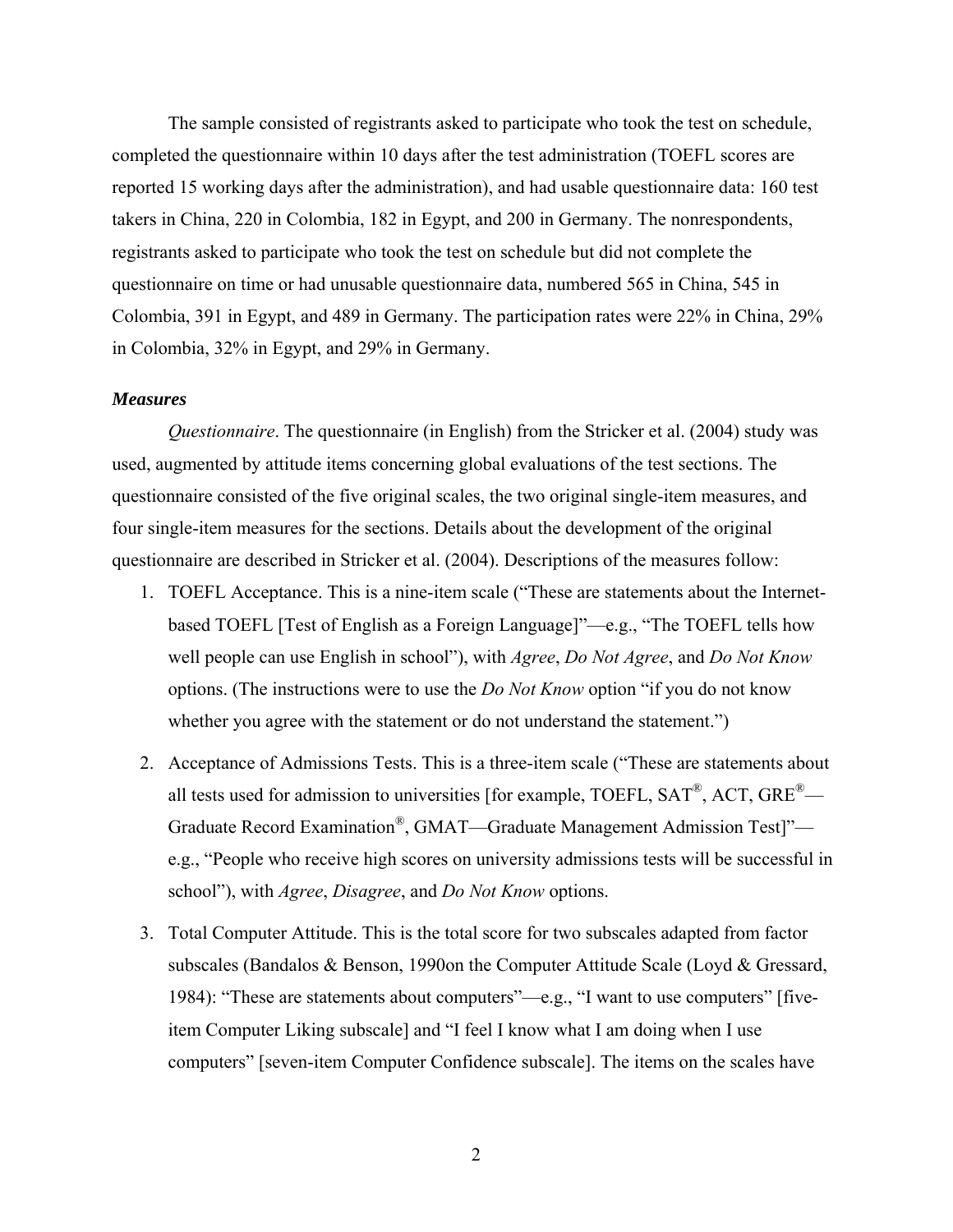*Agree*, *Disagree*, and *Do Not Know* options. Note that a high score represents low anxiety.

- 4. Total Test Anxiety. This is the total score for four subscales adapted from the Revised Test Anxiety Scale (Benson & El-Zahhar, 1994; "These are statements about all types of tests: tests for admission to universities and all other types of tests used by schools and employers"—e.g., "When I am taking a test, I often think how difficult the test is" [fouritem Worry subscale], "I am nervous about tests" [five-item Tension subscale], "When I am taking a test, I think about things I will do after the test" [four-item Test-Irrelevant Thinking subscale], and "My mouth becomes dry during a test" (five-item Bodily Symptoms subscale]. The items on the scales have *Agree*, *Do Not Agree*, and *Do Not Know* options.
- 5. Computer Familiarity. This is a six-item scale adapted from the Computer Familiarity Questionnaire (Eignor, Taylor, Kirsch, & Jamieson, 1998; "These are statements about how often you have a computer to use and how often you use a computer for different things"—e.g., "How often do you use a computer?") , with *Never*, *Once a Week or Less*, *More than Once a Week*, and *Do Not Know* options.
- 6. Preparation for the TOEFL. This is a single-item measure: "About how many hours did you prepare for the computer-based TOEFL?" with a seven-point scale (*0 Hours-More than 40 Hours*) plus a *Do Not Know* option.
- 7. Admissions Tests Taken. This is a single-item measure: "About how many different university admissions tests have you taken (for example, TOEFL, SAT, ACT, GRE, GMAT)?" with a five-point scale (*1 Test–5 or More Tests*) plus a *Do Not Know* option.
- 8. Global Evaluation Items. These are four individual attitude items about global evaluations of the TOEFL iBT sections ("These are statements about the Internet-based TOEFL [Test of English as a Foreign Language]"—e.g., "The TOEFL gave me a good opportunity to demonstrate my ability to read English" [Reading] , "The TOEFL gave me a good opportunity to demonstrate my ability to understand spoken English" [Listening], "The TOEFL gave me a good opportunity to demonstrate my ability to write in English" [Writing], and "The TOEFL gave me a good opportunity to demonstrate my ability to speak English" [Speaking]).The items have *Agree*, *Disagree*, and *Do Not Know* options.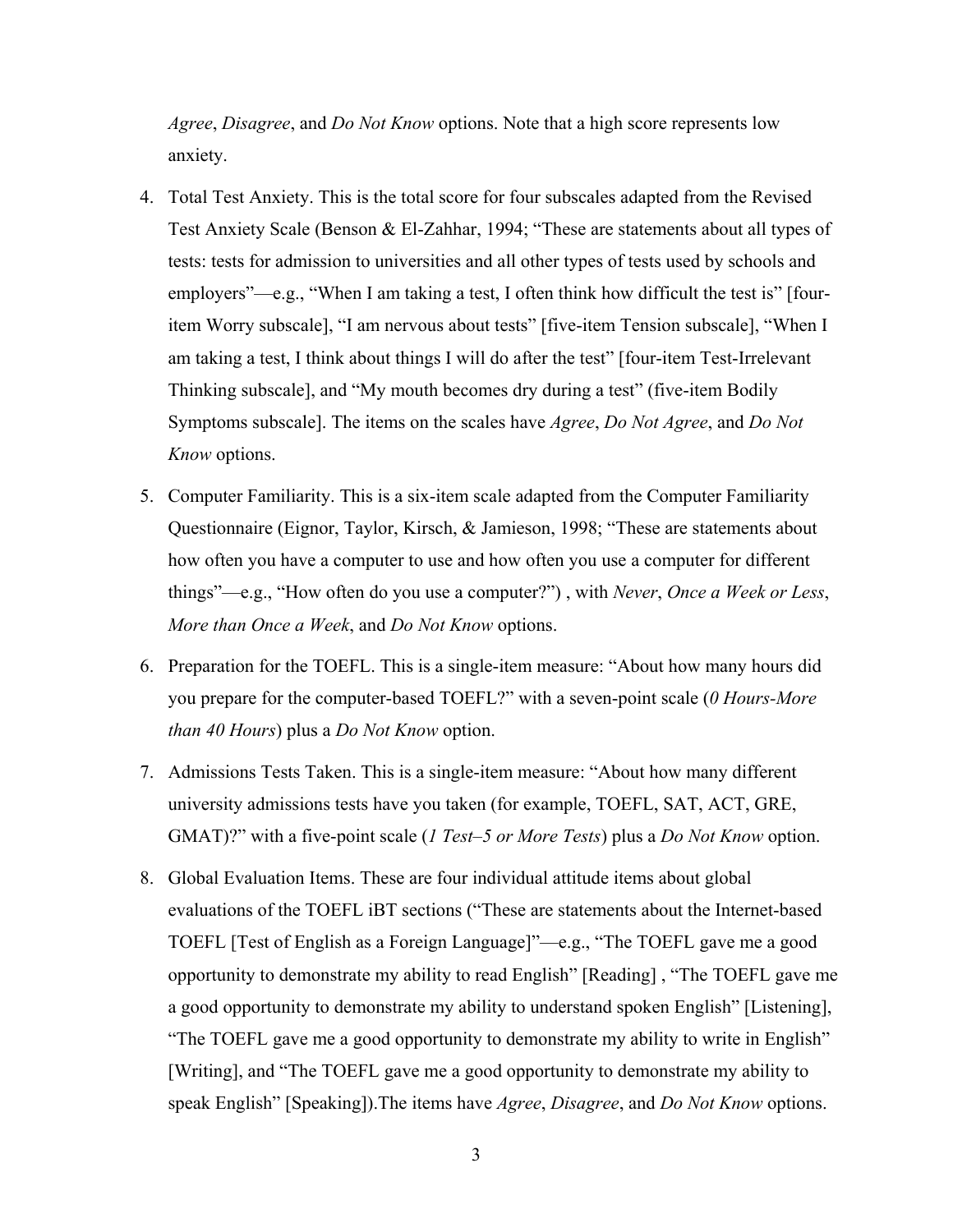In scoring items and obtaining total scores for all scales except Computer Familiarity, items were scored 1 for the keyed response (*Agree* or *Do Not Agree*), -1 for the unkeyed response (*Agree* or *Do Not Agree*), and 0 for the *Do Not Know* response. For Computer Familiarity, items were scored 1 for the *Never* response to 4 for the *More than Once a Week* response; *Do Not Know* responses were not scored. A total score for Computer Familiarity was not obtained if a test taker had any *Do Not Know* responses for this scale.

In scoring the single-item measures, responses on Preparation for TOEFL were dichotomized: *0 Hours* - *21-30 Hours* = 0, *31-40 Hours* - *More than 40 Hours* = 1. Admissions Tests Taken was scored: *1 Test* = 1, *2 Tests* = 2, *3 Tests* = 3, *4 Tests* = 4, and *5 or More Tests* = 5; *Do Not Know* responses were not scored.

*Age and gender*. Age (age in years at the time of the test administration) and gender were obtained from questions at the beginning of the TOEFL administration.

*TOEFL scores.* TOEFL scores were obtained from ETS files:

- 1. TOEFL Listening score. This is a scaled score, ranging from 0–30.
- 2. TOEFL Reading score. This is a scaled score, ranging from 0–30.
- 3. TOEFL Speaking score. This is a scaled score, ranging from 0–30.
- 4. TOEFL Writing score. This is a scaled score, ranging from 0–30.
- 5. TOEFL Total score. This is the sum of the TOEFL Listening, Reading, Speaking, and Writing scores. The score ranges from 0–120.

#### *Procedure*

The survey was conducted via the Internet. Requests to participate in the study were emailed to random samples, in the four countries, of registrants to specified TOEFL iBT administrations. The three to six administrations per country (three in Germany, five in Colombia, and six in China and Egypt) began with the May 30-31 administration and ended with the August 23-24 administration. The e-mails, sent to registrants on the weekend of their scheduled test administration, described the purpose of the survey, asked them to complete the questionnaire on a separate Web site, assured them that their questionnaire responses would be confidential and would not affect their TOEFL scores, and offered them, for their participation, a \$10 Amazon.com gift card and an opportunity to win a \$100 Amazon.com gift card. The number

4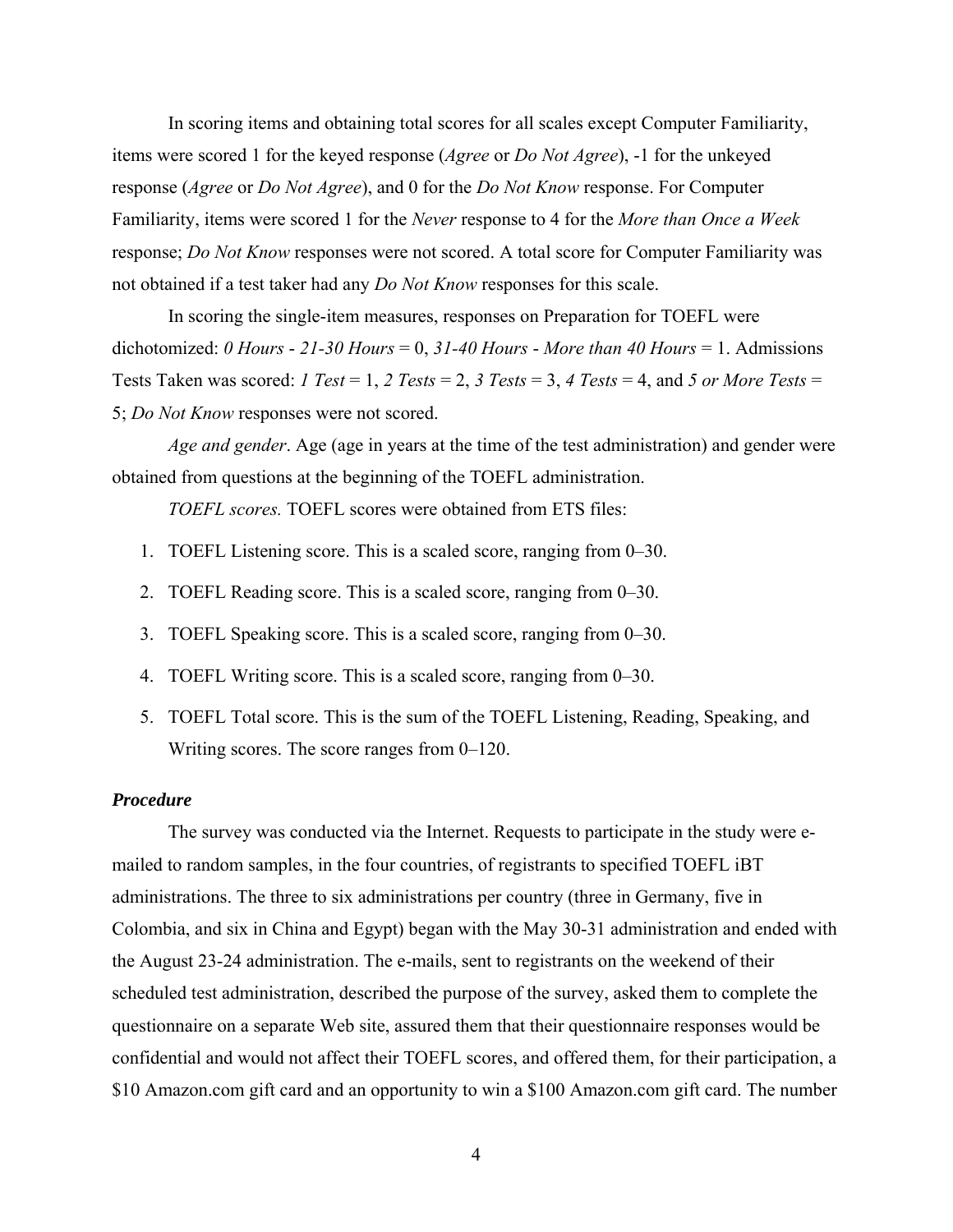of requests for participation was 1,056 for China, 863 for Colombia, 856 for Egypt, and 881 for Germany. The questionnaire took approximately 15 minutes to complete.

#### *Analysis*

Analyses of variance of the means for Age and the TOEFL scores for participants and nonparticipants were carried out for each country. Parallel chi-square tests of the frequency distributions for Gender were also carried out.

One-way analyses of variance of the means for TOEFL Acceptance and Acceptance of Admissions Tests in the four countries were carried out.

Chi-square tests of the frequency distributions of responses for individual Global Evaluation items in the four countries were carried out.

Product-moment correlations of TOEFL Acceptance and Acceptance of Admissions Tests with the other questionnaire variables, Gender, Age, and the TOEFL scores were computed separately for each country, using a pair-wise missing data program. In these analyses, dummy codes were used for Gender (male  $= 0$ , female  $= 1$ ).

The internal-consistency reliability of the questionnaire scales for each country was computed by coefficient alpha.

Both statistical and practical significance were considered in evaluating the results. For statistical significance, the .05 alpha level was used in all analyses. For practical significance, indexes that reflect a small effect size, accounting for 1% of the variance, were used: an η of .10 in the analyses of variance, a *W* of .10 in the chi-square analyses, and an *r* .10 in the correlation analyses (Cohen, 1988).

#### **Results**

#### *Comparisons of Participants and Nonparticipants*

The means for Age and TOEFL scores of participants and nonparticipants, and analyses of variance statistics for each country, are summarized in Table 1. The frequency distributions of Gender and chi-square tests are reported in Table 2.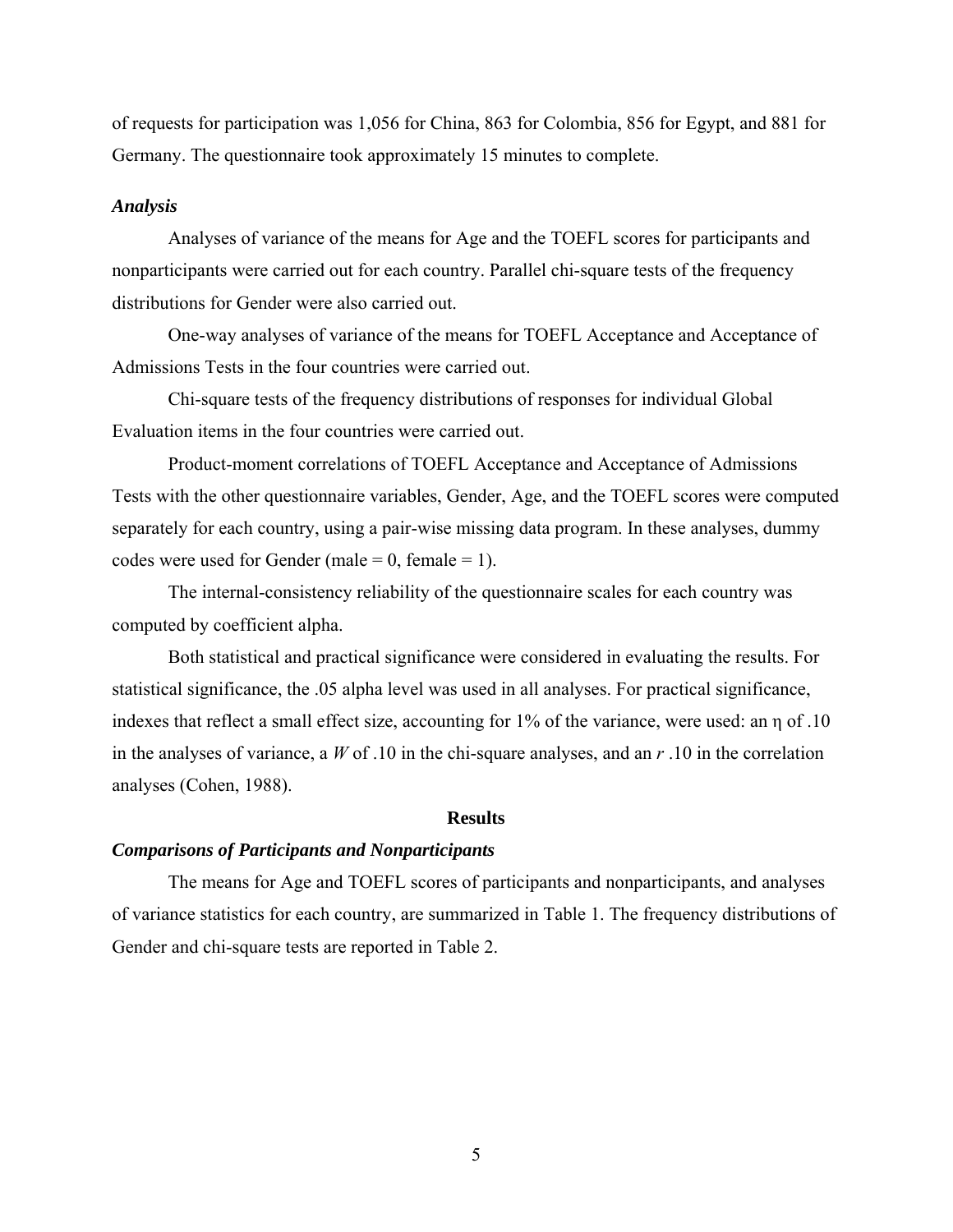| Variable               | Participants |           |       | Nonparticipants |                        |  |  |
|------------------------|--------------|-----------|-------|-----------------|------------------------|--|--|
|                        | Mean         | <b>SD</b> | Mean  | <b>SD</b>       |                        |  |  |
|                        |              | China     |       |                 |                        |  |  |
| Age                    | 21.78        | 2.96      | 21.56 | 3.21            | .60                    |  |  |
| <b>TOEFL Listening</b> | 19.21        | 7.42      | 17.90 | 7.71            | 3.66                   |  |  |
| <b>TOEFL Reading</b>   | 22.06        | 7.10      | 20.95 | 7.53            | 2.74                   |  |  |
| <b>TOEFL Speaking</b>  | 18.72        | 3.40      | 17.82 | 3.62            | $7.90***a$             |  |  |
| <b>TOEFL Writing</b>   | 21.20        | 4.51      | 20.25 | 4.86            | 4.92*                  |  |  |
| <b>TOEFL Total</b>     | 81.19        | 19.71     | 76.92 | 20.45           | $5.51*$                |  |  |
|                        |              | Colombia  |       |                 |                        |  |  |
| Age                    | 25.14        | 6.08      | 24.35 | 6.18            | 2.53                   |  |  |
| <b>TOEFL Listening</b> | 23.40        | 7.38      | 19.68 | 8.96            | $29.83***$             |  |  |
| <b>TOEFL Reading</b>   | 22.69        | 7.64      | 18.62 | 8.61            | $37.31***$             |  |  |
| <b>TOEFL Speaking</b>  | 20.69        | 3.63      | 19.35 | 3.98            | $18.50^{\ast\ast_{a}}$ |  |  |
| <b>TOEFL Writing</b>   | 21.45        | 4.77      | 19.19 | 4.91            | $33.77***$             |  |  |
| <b>TOEFL Total</b>     | 88.24        | 20.32     | 76.85 | 22.99           | $41.05***$             |  |  |
|                        |              | Egypt     |       |                 |                        |  |  |
| Age                    | 25.86        | 6.39      | 23.79 | 6.69            | $12.22**$ <sup>a</sup> |  |  |
| <b>TOEFL Listening</b> | 21.27        | 8.27      | 18.07 | 9.11            | $16.30***a$            |  |  |
| <b>TOEFL Reading</b>   | 19.44        | 8.86      | 16.07 | 8.77            | 18.17***               |  |  |
| <b>TOEFL Speaking</b>  | 20.64        | 3.91      | 20.08 | 3.98            | 2.45                   |  |  |
| <b>TOEFL Writing</b>   | 20.80        | 4.56      | 19.43 | 5.07            | $9.62***$ <sup>a</sup> |  |  |
| <b>TOEFL Total</b>     | 82.15        | 22.16     | 73.66 | 23.17           | $17.17***^{\rm a}$     |  |  |
|                        |              | Germany   |       |                 |                        |  |  |
| Age                    | 23.46        | 4.50      | 23.06 | 4.27            | 1.17                   |  |  |
| <b>TOEFL Listening</b> | 26.32        | 5.31      | 24.28 | 6.50            | $15.49***a$            |  |  |
| <b>TOEFL Reading</b>   | 24.73        | 6.65      | 21.94 | 7.94            | $19.23***$             |  |  |
| <b>TOEFL Speaking</b>  | 24.26        | 3.41      | 22.81 | 3.90            | $21.14***a$            |  |  |
| <b>TOEFL Writing</b>   | 24.70        | 3.66      | 23.10 | 4.08            | $23.25***$             |  |  |
| <b>TOEFL Total</b>     | 100.02       | 16.37     | 92.13 | 19.09           | $26.27***$             |  |  |

*Means of Age and TOEFL Scores for Participants and Nonparticipants in Each Country* 

*Note.* The *Ns* for the participants and nonparticipants are 160 and 565 in China, 220 and 545 in Colombia, 182 and 391 in Egypt, and 200 and 489 in Germany.

 $a_{\eta} > .10$ .

 $*_{p}$  < .05; \*\* *p* < .01.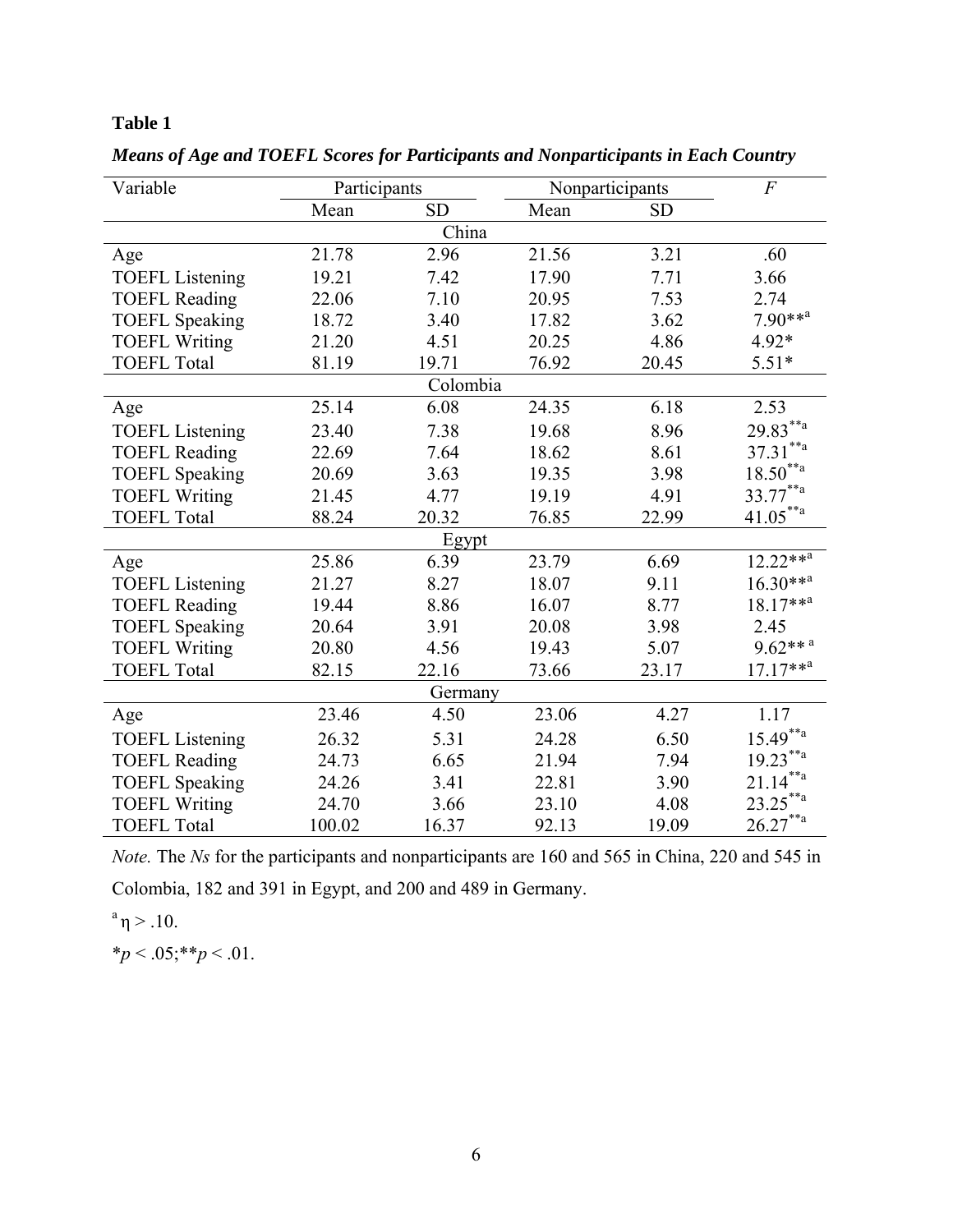| Variable       | Participants | Nonparticipants |                   |
|----------------|--------------|-----------------|-------------------|
|                |              | China           |                   |
| $\overline{N}$ | 160          | 565             |                   |
| Male           | 40.0         | 49.6            | $4.57*$           |
| Female         | 60.0         | 50.4            |                   |
|                |              | Colombia        |                   |
| $\mathcal N$   | 209          | 474             |                   |
| Male           | 54.5         | 51.3            | .63               |
| Female         | 45.5         | 48.7            |                   |
|                |              | Egypt           |                   |
| $\mathcal N$   | 170          | 368             | $7.00***^{\rm a}$ |
| Male           | 72.4         | 60.6            |                   |
| Female         | 27.6         | 39.4            |                   |
|                |              | Germany         |                   |
| N              | 190          | 422             | 1.41              |
| Male           | 47.9         | 53.1            |                   |
| Female         | 52.1         | 46.9            |                   |

*Percentage Distributions of Gender for Participants and Nonparticipants in Each Country* 

 $^{\rm a}$  *W* > .10.

 $*_p$  < .05;  $*_p$  < .01.

In every country, differences between participants and nonparticipants were statistically and practically significant for one or more TOEFL sections or the total score (participants always had higher scores than nonparticipants). In China, the differences in Age and Gender were not significant, but the difference in TOEFL Speaking was significant. In Colombia, the differences in Age and Gender were not significant, but differences in all TOEFL scores were significant. In Egypt, the differences in Age and Gender were significant (participants were older and more were men) and differences in four TOEFL scores were significant: Listening, Reading, Writing, and Total. In Germany, the differences in Age and Gender were not significant, but differences in all TOEFL scores were significant.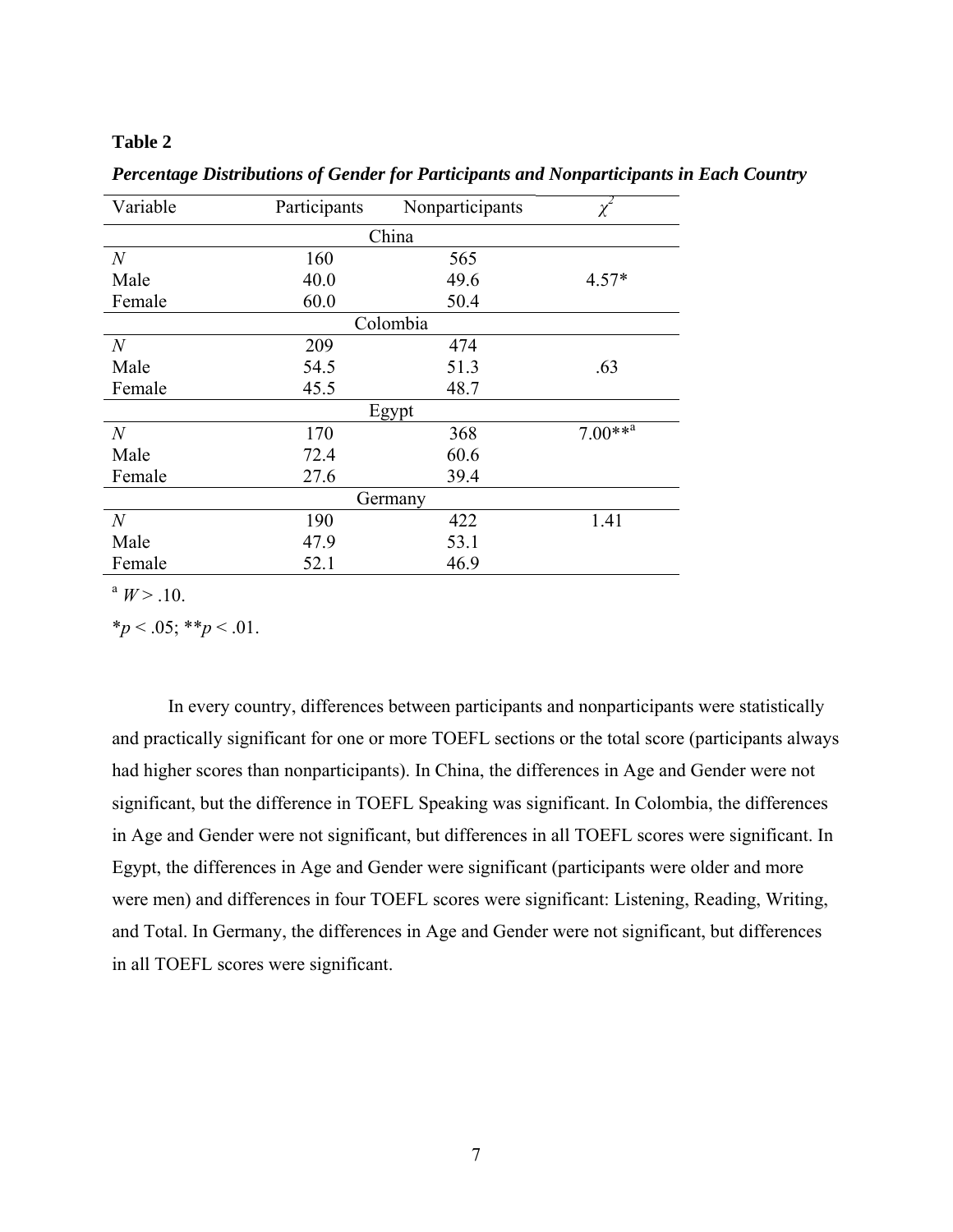#### *Comparisons of TOEFL Acceptance and Acceptance of Admission Tests for Countries*

The means for TOEFL Acceptance and Acceptance of Admissions Tests for the four countries and analysis of variance statistics are summarized in Table 3.

#### **Table 3**

|  |  | <b>Means of TOEFL Acceptance and Acceptance of Admissions Tests</b> |  |
|--|--|---------------------------------------------------------------------|--|
|--|--|---------------------------------------------------------------------|--|

| Variable                                    | China  |      | Colombia |      | Egypt  |      | Germany | $\overline{F}$ |                        |
|---------------------------------------------|--------|------|----------|------|--------|------|---------|----------------|------------------------|
|                                             | Mean   | SD   | Mean     | SD   | Mean   | SD   | Mean    | SD             |                        |
| <b>TOEFL</b><br>Acceptance                  | 1.70   | 3.77 | 1.89     | 3.86 | 1.04   | 4.22 | $-.34$  |                | 4.16 $12.63***^a$      |
| Acceptance of<br>Admissions<br><b>Tests</b> | $-.60$ | 1.85 | $-.68$   | 2.08 | $-.77$ | 2.12 | $-1.28$ | 1.85           | $4.60***^{\mathrm{a}}$ |

*Note.* The *N*s are 160 for China, 220 for Colombia, 182 for Egypt, and 200 for Germany.  $a_{\eta} > .10$ .

 $**_p < 0.01$ .

The differences among the four countries were statistically and practically significant for both scales (Germany's mean scores were appreciably lower on both). The mean scores for TOEFL Acceptance were moderately positive for China, Colombia, and Egypt, ranging from 1.04 for Egypt to 1.70 for China, but were neutral for Germany (-.34). (The corresponding means of the item scores were .19 for China, .21 for Colombia, .12 for Egypt, and -.04 for Germany; the theoretical range of these item means is 1 to -1, and the neutral point is 0.) In contrast, the means scores for Acceptance of Admissions Tests were moderately negative in the four countries, ranging from -.60 for China to - 1.28 for Germany. (The corresponding item means were -.20 for China, -.23 for Colombia, -.26 for Egypt, and -.43 for Germany; again, the theoretical range is 1 to -1, and the neutral point is 0.)

#### *Comparisons of Global Evaluation Items for Countries*

The frequency distributions of the responses to the individual Global Evaluation items in the four countries and the chi-square tests are reported in Table 4.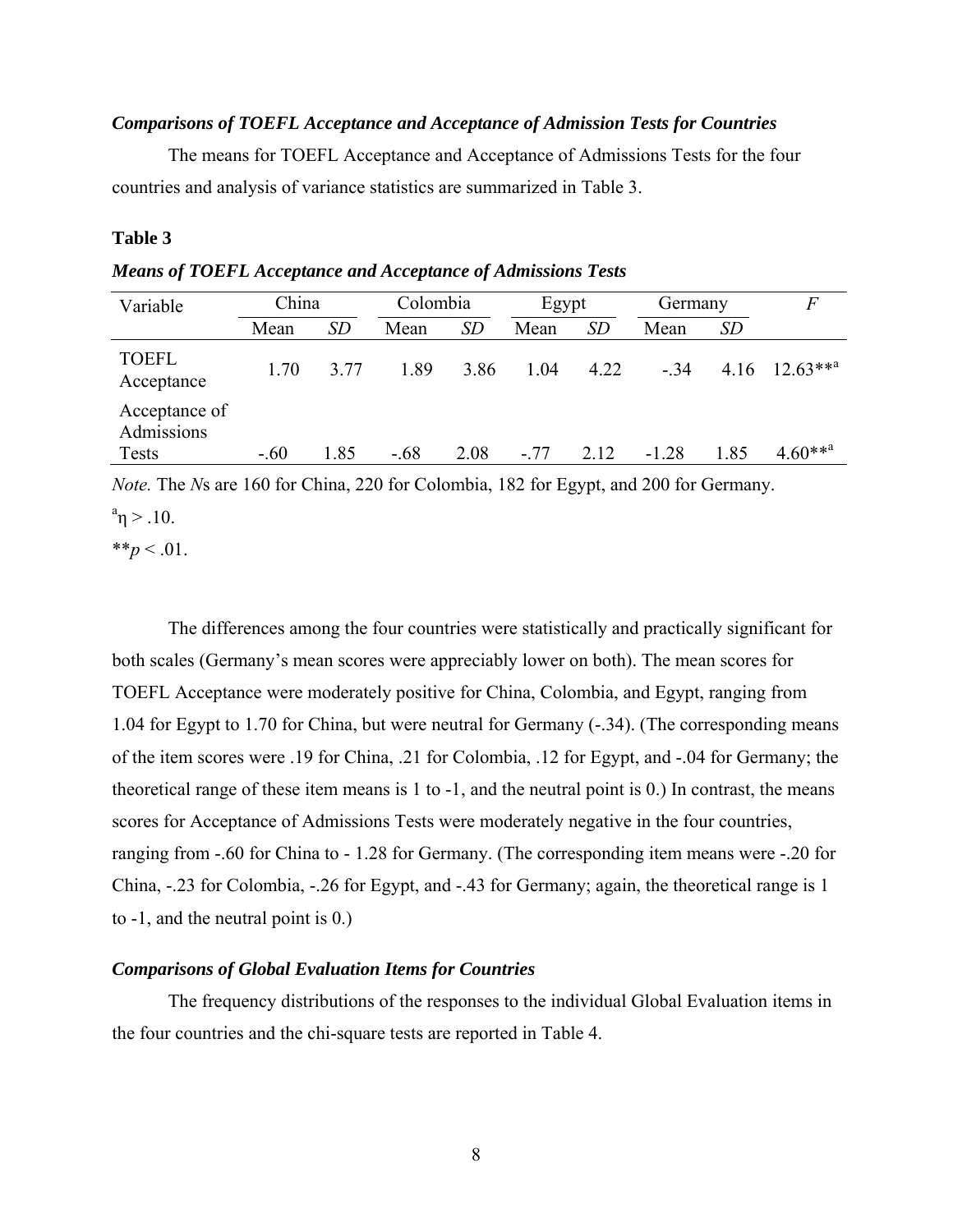## *Percentage Distributions of Responses to Global Evaluation Items in Each Country*

| Item                                                                                                  | China |           |           | Colombia |           |           | Egypt |           |           | Germany | Participants<br>1n<br>countries |           |                      |
|-------------------------------------------------------------------------------------------------------|-------|-----------|-----------|----------|-----------|-----------|-------|-----------|-----------|---------|---------------------------------|-----------|----------------------|
|                                                                                                       |       | Do<br>not | Do<br>not |          | Do<br>not | Do<br>not |       | Do<br>not | Do<br>not |         | Do<br>not                       | Do<br>not |                      |
|                                                                                                       | Agree | agree     | know      | Agree    | agree     | know      | Agree | agree     | know      | Agree   | Agree                           | know      |                      |
| The TOEFL gave me a good<br>opportunity to demonstrate<br>my ability to read English.                 | 73.8  | 16.2      | 10.0      | 74.5     | 20.9      | 4.5       | 61.5  | 35.2      | 3.3       | 58.0    | 34.5                            | 7.5       | $32.54***^a$         |
| The TOEFL gave me a good<br>opportunity to demonstrate<br>my ability to understand<br>spoken English. | 81.2  | 13.1      | 5.6       | 85.0     | 12.3      | 2.7       | 86.8  | 12.6      | $.5\,$    | 84.5    | 11.0                            | 4.5       | 8.63                 |
| The TOEFL gave me a good<br>opportunity to demonstrate<br>my ability to write in<br>English.          | 80.6  | 10.6      | 8.8       | 89.5     | 8.6       | 1.8       | 86.3  | 12.1      | 1.6       | 82.0    | 9.0                             | 9.0       | $21.58***a$          |
| The TOEFL gave me a good<br>opportunity to demonstrate<br>my ability to speak English.                | 62.5  | 28.1      | 9.4       | 47.3     | 44.5      | 8.2       | 56.6  | 40.1      | 3.3       | 28.0    | 63.0                            | 9.0       | 58.04** <sup>a</sup> |

*Note.* The *N*s are 160 for China, 220 for Colombia, 182 for Egypt, and 200 for Germany.

 $\binom{a}{k}$  > .10.

 $\mathbf{\hat{9}}$ 

\*\* $p < .01$ .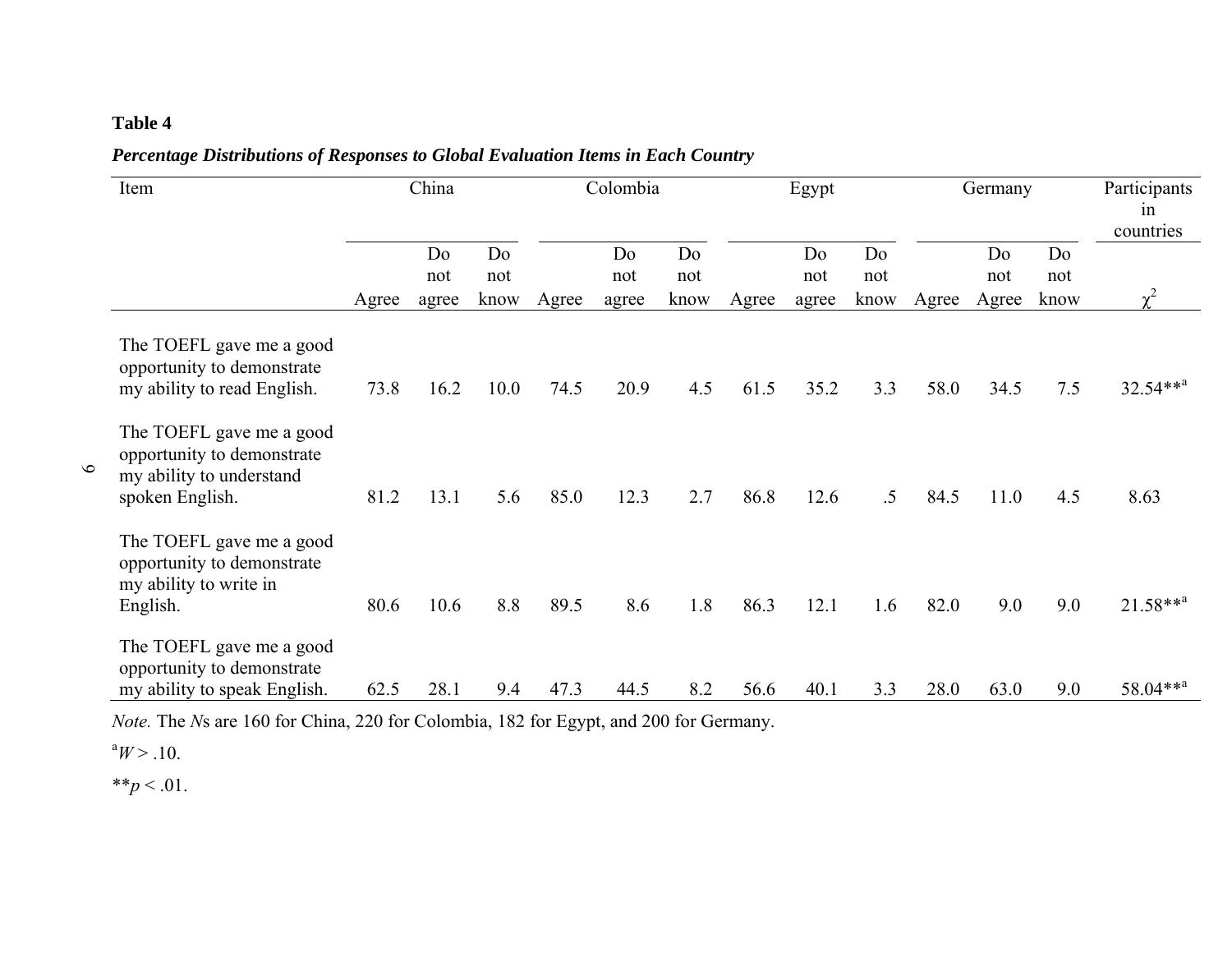10

## *Correlations of TOEFL Acceptance and Acceptance of Admissions Tests With Other Questionnaire and Background Variables, and TOEFL Scores in Each Country*

| Variable                | China        |            | Colombia     |            |              | Egypt        |              | Germany    |  |  |
|-------------------------|--------------|------------|--------------|------------|--------------|--------------|--------------|------------|--|--|
|                         |              | Acceptance |              | Acceptance |              | Acceptance   |              | Acceptance |  |  |
|                         |              | of         |              | of         |              | of           |              | of         |  |  |
|                         | <b>TOEFL</b> | Admissions | <b>TOEFL</b> | Admissions | <b>TOEFL</b> | Admissions   | <b>TOEFL</b> | Admissions |  |  |
|                         | Acceptance   | Tests      | Acceptance   | Tests      | Acceptance   | <b>Tests</b> | Acceptance   | Tests      |  |  |
| <b>TOEFL</b> Acceptance |              | $.38**$    |              | $.36**$    |              | $.37**$      |              | $.46**$    |  |  |
| Acceptance of           |              |            |              |            |              |              |              |            |  |  |
| <b>Admissions Tests</b> | $.38**$      |            | $.36**$      |            | $.37**$      |              | $.46**$      |            |  |  |
| <b>Total Computer</b>   |              |            |              |            |              |              |              |            |  |  |
| Attitude                | $.25**$      | $.18*$     | $.18**$      | .07        | .03          | $-.02$       | $.27**$      | .13        |  |  |
| Total                   |              |            |              |            |              |              |              |            |  |  |
| <b>Test Anxiety</b>     | $-14$        | .02        | $-.09$       | $-.04$     | $-.22**$     | .05          | $-12$        | $-.05$     |  |  |
| Computer                |              |            |              |            |              |              |              |            |  |  |
| Familiarity             | $.17*$       | $.20*$     | $-.04$       | .00        | $-.11$       | $-.09$       | .11          | .14        |  |  |
| Preparation             |              |            |              |            |              |              |              |            |  |  |
| for TOEFL               | $-.03$       | $-.06$     | $-.08$       | $-.03$     | $-14$        | .05          | $-.08$       | $-.03$     |  |  |
| Admissions              |              |            |              |            |              |              |              |            |  |  |
| <b>Tests Taken</b>      | .00.         | $-06$      | .06          | .01        | $-.03$       | .03          | $-.04$       | $-06$      |  |  |
| Age                     | $-.05$       | $-.04$     | .02          | .02        | $-.05$       | $-.04$       | .04          | .01        |  |  |
| <b>Sex</b>              | $-.02$       | $-.02$     | $-.07$       | $-.05$     | .01          | $-.03$       | $-15$        | .07        |  |  |
| <b>TOEFL Listening</b>  | $.24**$      | .04        | $.22**$      | $-.10$     | $.17*$       | $-15*$       | .12          | .02        |  |  |
| <b>TOEFL Reading</b>    | .14          | .08        | $.27**$      | $-.07$     | $.25**$      | $-19**$      | $.29**$      | .06        |  |  |
| <b>TOFEL Speaking</b>   | .10          | $-.03$     | .13          | $-.08$     | .11          | $-.10$       | .10          | .10        |  |  |
| <b>TOEFL Writing</b>    | $.17*$       | .09        | $.17**$      | $-.06$     | $.23**$      | $-.11$       | $.20**$      | .05        |  |  |
| <b>TOEFL Total</b>      | $.20**$      | .06        | $.24**$      | $-.09$     | $.23**$      | $-17*$       | $.22**$      | .06        |  |  |

*Note. N*s range from 147 to 160 for China, 204 to 220 for Colombia, 157 to 182 for Egypt, and 170 to 200 for Germany.

\**p* < .05 (two-tail); \*\**p* < .01 (two-tail).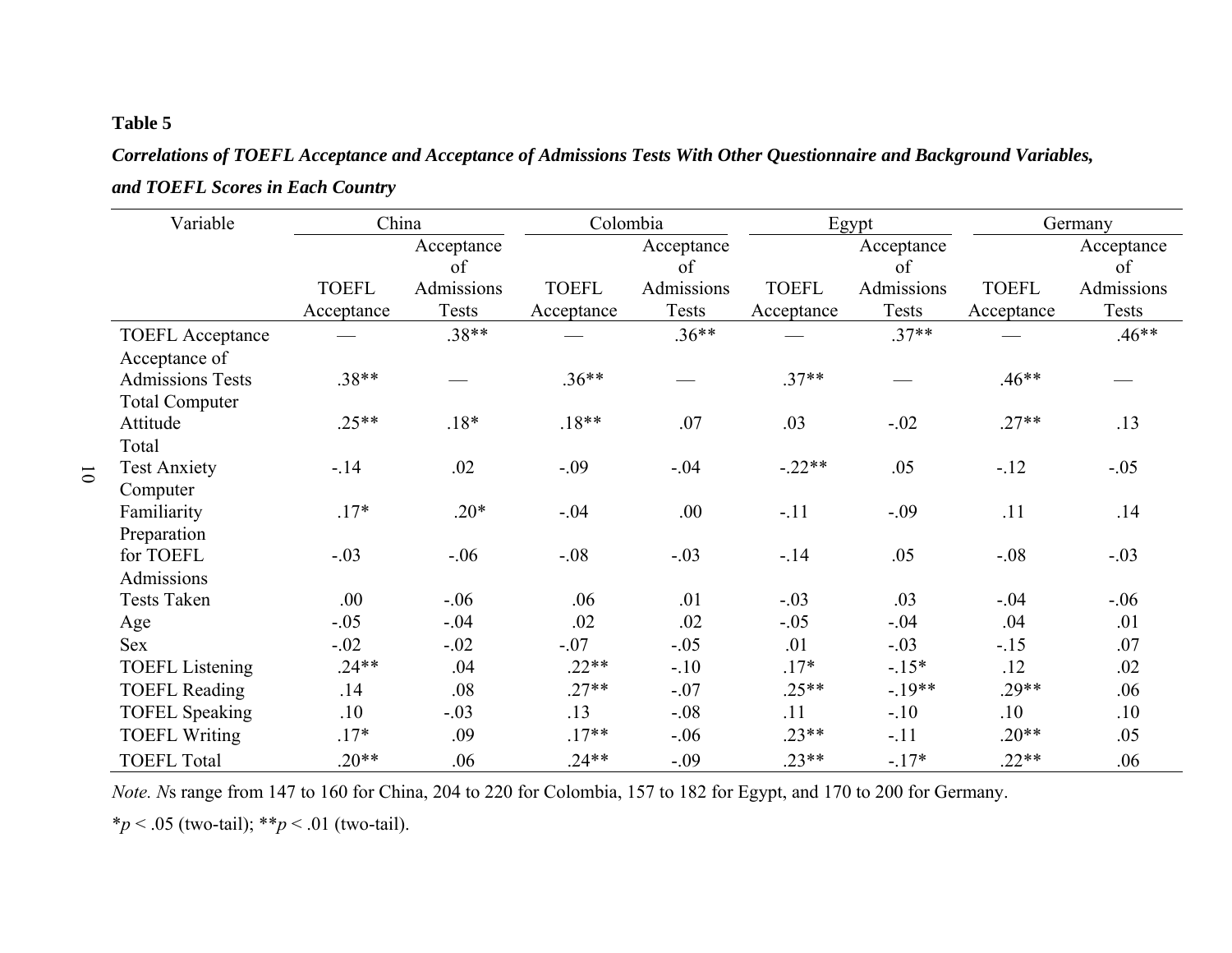The differences among the countries were statistically and practically significant for three items (the Listening item was the exception), with appreciably fewer favorable responses to the Reading item in Germany and Egypt and appreciably fewer favorable responses to the Speaking item in Germany. Most test takers in the four countries gave favorable responses to the items, with two exceptions: most examinees in Colombia and Germany gave unfavorable responses to the Speaking item. Appreciably fewer favorable responses were made to the Speaking item than to the Listening and Writing items in every country.

## *Correlations of TOEFL Acceptance and Acceptance of Admissions Tests With Questionnaire and Background Variables, and TOEFL Scores in Each Country*

The correlations of TOEFL Acceptance and Acceptance of Admissions Tests with the other questionnaire and background variables, and TOEFL scores in the four countries, are reported in Table 5. The internal-consistency reliability of the questionnaire scales is shown in Table 6, and their means appear in Table 7.

*Reliability of questionnaire scales*. The reliability of all the questionnaire scales was generally modest. The reliability of TOEFL Acceptance ranged from .67 to .73 for the four countries; the reliability of Acceptance of Admissions Tests ranged from .45 to .72.

#### **Table 6**

| Scale                                    | China          |          | Colombia       |          | Egypt          |          | Germany        |          |
|------------------------------------------|----------------|----------|----------------|----------|----------------|----------|----------------|----------|
|                                          | $\overline{N}$ | $r_{xx}$ | $\overline{N}$ | $r_{xx}$ | $\overline{N}$ | $r_{xx}$ | $\overline{N}$ | $r_{xx}$ |
| <b>TOEFL</b><br>Acceptance               | 160            | .67      | 220            | .72      | 182            | .73      | 200            | .72      |
| Acceptance of<br><b>Admissions Tests</b> | 160            | .45      | 220            | .68      | 182            | .72      | 200            | .61      |
| Total<br>Computer Attitude               | 160            | .77      | 220            | .71      | 182            | .80      | 200            | .82      |
| Total<br><b>Test Anxiety</b>             | 160            | .75      | 220            | .71      | 182            | .78      | 200            | .69      |
| Computer<br>Familiarity                  | 148            | .51      | 204            | .54      | 161            | .68      | 170            | .54      |

*Reliability of Questionnaire Scales in Each Country*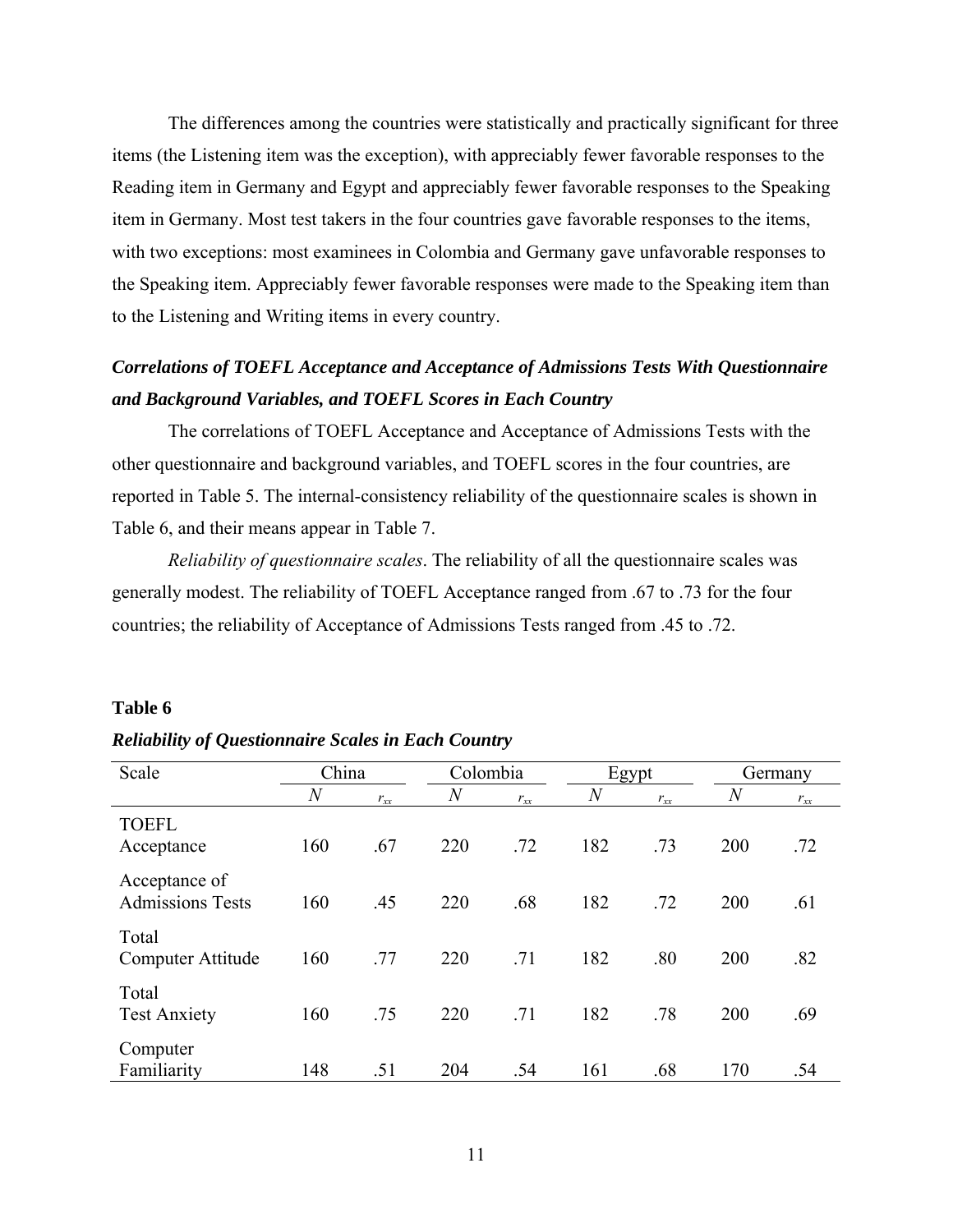| Variable                        | China          |         |      |              | Colombia |      |       | Egypt   |      |       | Germany |      |  |
|---------------------------------|----------------|---------|------|--------------|----------|------|-------|---------|------|-------|---------|------|--|
|                                 | $\overline{N}$ | Mean    | SD   | $\mathcal N$ | Mean     | SD   | $\,N$ | Mean    | SD   | $\,N$ | Mean    | SD   |  |
| Total<br>Computer Attitude      | 160            | 7.26    | 4.70 | 220          | 9.08     | 3.78 | 182   | 8.87    | 4.09 | 200   | 7.13    | 4.68 |  |
| Total<br><b>Test Anxiety</b>    | 160            | $-3.90$ | 6.89 | 220          | $-2.66$  | 6.53 | 182   | $-2.93$ | 7.45 | 200   | $-4.18$ | 6.12 |  |
| Computer<br>Familiarity         | 148            | 15.90   | .44  | 204          | 16.51    | .47  | 161   | 15.94   | 1.89 | 170   | 15.52   | 1.65 |  |
| Preparation<br>for TOEFL        | 147            | .78     | .42  | 208          | .40      | .49  | 164   | .60     | .49  | 194   | .29     | .45  |  |
| Admissions<br><b>Test Taken</b> | 155            | 1.52    | .67  | 204          | 1.43     | .65  | 157   | 1.69    | 1.02 | 192   | 1.34    | .75  |  |

## *Means for Questionnaire Variables in Each Country*

*Note.* Corresponding statistics for TOEFL Acceptance and Acceptance of Admissions Tests appear in Table 3.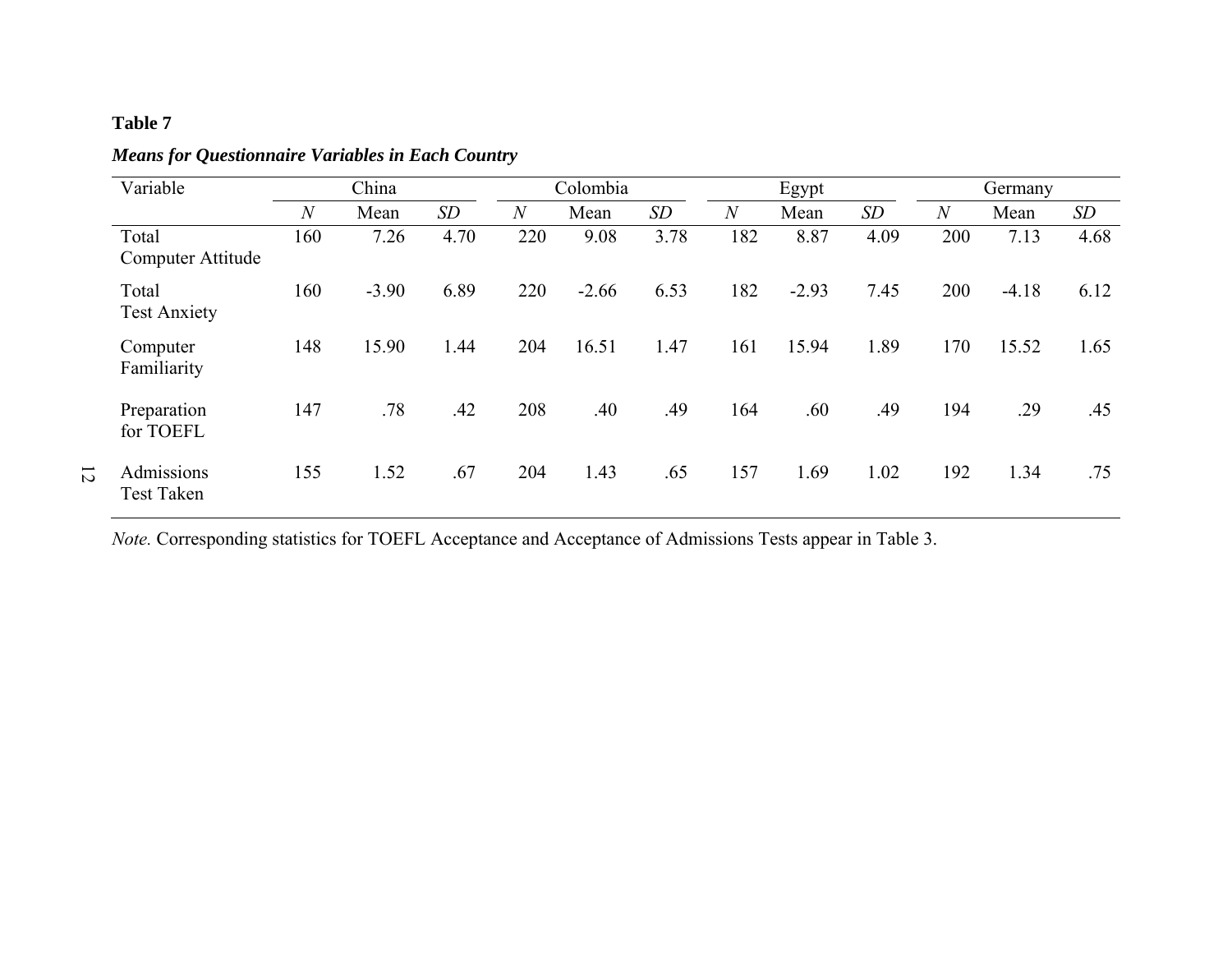*TOEFL Acceptance correlates*. TOEFL Acceptance had statistically and practically significant correlations in every country with three variables: Acceptance of Admissions Tests, TOEFL Writing, and TOEFL Total. All of these correlations were positive. The scale's other significant correlations were less consistent, often involving Total Computer Attitude and TOEFL sections. In China, TOEFL Acceptance correlated significantly and positively with Total Computer Attitude, Computer Familiarity, and TOEFL Listening. In Colombia, it correlated positively with Total Computer Attitude and TOEFL Listening. In Egypt, it correlated negatively with Total Test Anxiety and positively with TOEFL Listening and TOEFL Reading. And in Germany, it correlated positively with Total Computer Attitude and TOEFL Reading.

*Acceptance of Admissions Tests correlates*. Acceptance of Admissions Tests, besides its consistent correlations with TOEFL Acceptance in the four countries, had few statistically and practically significant correlations with other variables. In China, this scale correlated positively with Total Computer Attitude and Computer Familiarity. And in Egypt, it correlated negatively with TOEFL Listening, TOEFL Reading, and TOEFL Total.

#### **Discussion**

#### *Level of TOEFL Acceptance*

A key finding is that reported attitudes about the TOEFL iBT are not monolithic, but vary markedly by country and by section of the test. The contrast is remarkable between the moderately positive attitudes in most countries and the neutral or negative attitudes in Germany, as well as between very favorable attitudes about the listening and writing components of the test and the less favorable or even unfavorable attitudes about the speaking component. The differences in attitudes about the sections of the test could not be anticipated, for the sections had not been studied before. However, the national differences are surprising, in view of the Stricker et al. (2004) findings of uniformly moderate positive attitudes in testing centers in Buenos Aires, Cairo, and Frankfurt. Of course, any comparisons of the results for the two studies are complicated by several potentially important differences. Besides a host of differences in the two versions of the TOEFL themselves (most notably, the TOEFL CBT was computer adaptive and did not have a speaking section), the participants in the Stricker et al. study had received their test scores before they completed the questionnaire, whereas the participants in the present study had not; there are a variety of cohort effects; and the Stricker et al. study used samples of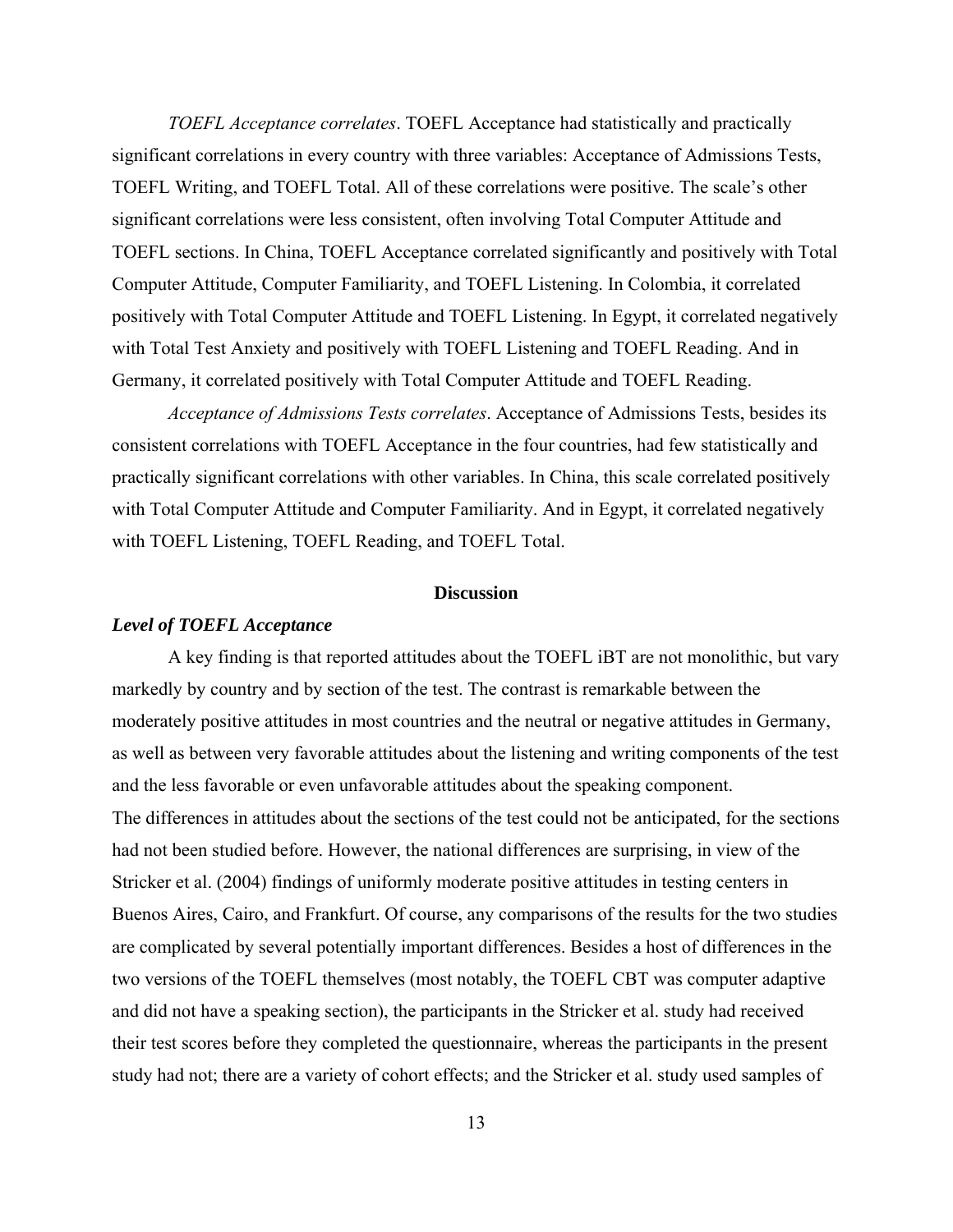test takers from certain cities (e.g., Cairo, Frankfurt) and the present study used samples from entire countries (e.g., Egypt, Germany).

These national differences are mirrored by the results for attitudes about admissions tests in general, Germany again having the least favorable attitudes. However, in contrast to the consistently negative attitudes across the four countries, the Stricker et al. (2004) study found negative attitudes in only two of the three cities.

The divergent attitudes in Germany about the TOEFL and other admissions tests raise the question, unanswerable at this point, of whether these attitudes are somehow peculiar to that country and if so, why, or whether they are widespread in other European countries.

The less favorable attitudes about the Speaking section in all countries are noteworthy. Again, the unanswered question is whether these attitudes are common to all speaking tests or are triggered by unusual features of the TOEFL section, such as the absence of interaction.

It would be highly desirable to put these results about attitudes towards the TOEFL in perspective by considering them in the context of attitudes about other English as- a second language tests and other kinds of admissions tests. Unfortunately, relevant data about current attitudes are sparse. It is noteworthy that attitudes about the TOEFL were more favorable than those about admissions tests in general in all four countries in this study and in two of the three countries (Egypt was the exception) in the Stricker et al. (2004) study. Only one study of another specific admissions test is pertinent. A 1998 survey of the Graduate Management Admission Test found moderately negatively attitudes about whether the test was valid (Stricker, Wilder, & Bridgeman, 2006).

In interpreting the findings concerning the level of attitudes about the TOEFL, it is important to realize that they overestimate, to some extent, how positive these attitudes are in the TOEFL populations that were studied. Survey participants performed slightly better on the TOEFL than other test takers, and test performance and attitudes are weakly related. (This same phenomenon occurred in the Stricker et al. [2004] study.)

#### *Correlates of TOEFL Acceptance*

The moderate correlations between attitudes about the TOEFL and about admissions tests in general (even when corrected for attenuation, they only ranged from .51 in Colombia to .70 in Germany), accompanied by the different patterns of correlations with the other measures,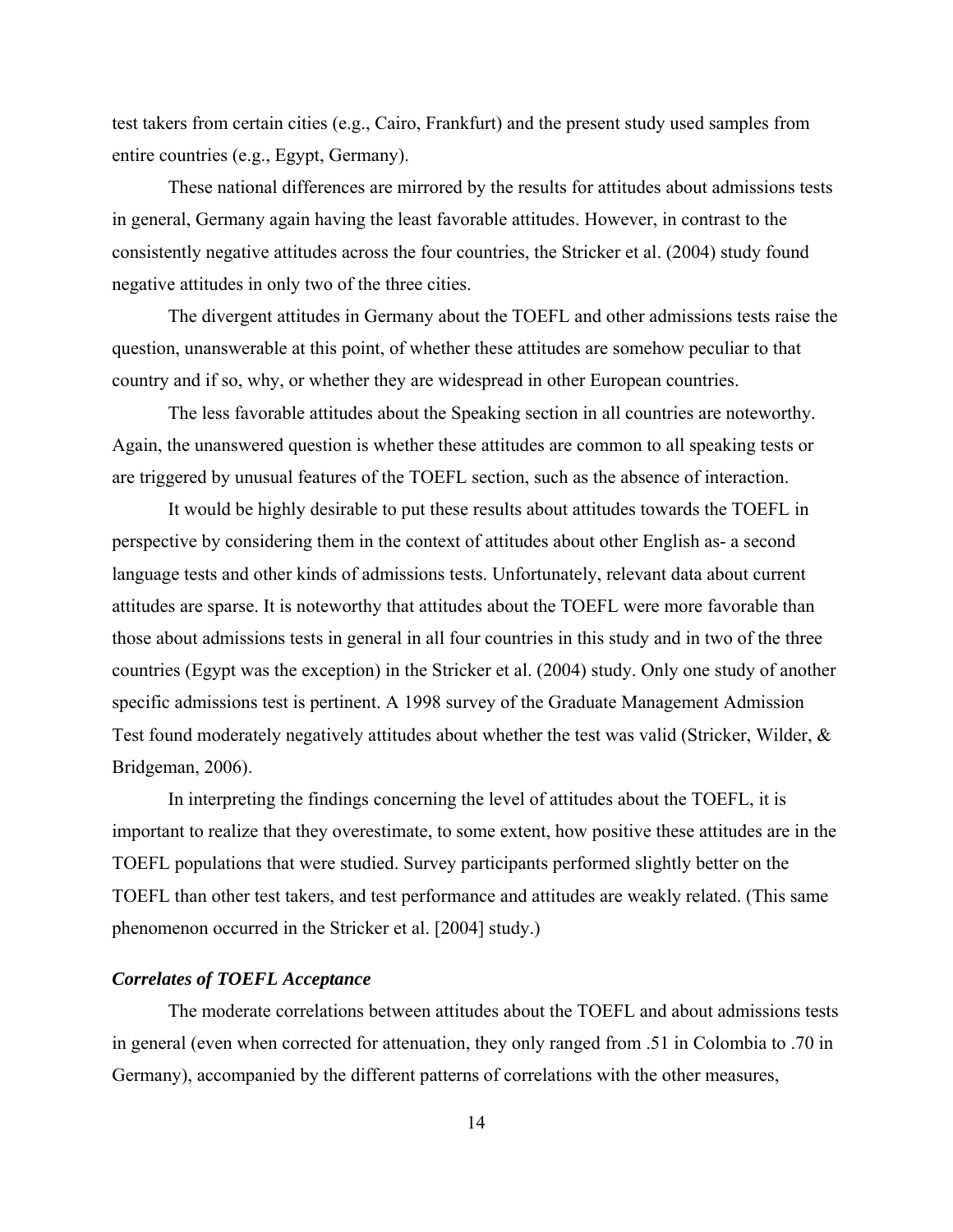suggest, as in the Stricker et al. (2004) study, that the two kinds of attitudes are distinguishable. This is remarkable, for many of the test takers' firsthand experience with admissions tests is confined to the TOEFL: between 47.3% in Egypt to 73.4% in Germany reported that they had taken only a single admissions test, and that would have included the TOEFL. Attitudes about admissions tests are in the air for students bound for college or graduate school, and hence their attitudes about the TOEFL and about admissions tests in general need not be identical.

The slight and inconsistent correlations with other possible determinants of TOEFL acceptance are congruent with the sparse correlations of these variables in the Stricker et al. (2004) study.

And, like the equally slight or moderate but positive correlations of TOEFL Acceptance with TOEFL scores in the Stricker et al. (2004) study, the slight correlations in the present study seem to rule out the concern that test takers' attitudes about the test represent an important source of irrelevant variance in their performance on it. In any event, these correlations may also reflect, to some degree, a self-serving bias: test takers attribute their poor performance to the test being invalid (Chan, Schmitt, Jennings, Clause, & Delbridge, 1998).

#### *Conclusion*

An obvious lesson to be gleaned from this study is the need for fine-grained analyses of test takers' attitudes about the TOEFL. An investigation of the attitudes of test takers aggregated across countries and focused on the test in general would miss important differences among national groups and among sections of the test. An appraisal of the generality of the present results to a wider sampling of countries is in order, followed, if warranted, by an examination of the reasons for problems they spotlight and means of addressing them. Periodic monitoring of these attitudes would be prudent; the present study and the Stricker et al. (2004) study can serve as baselines for such efforts.